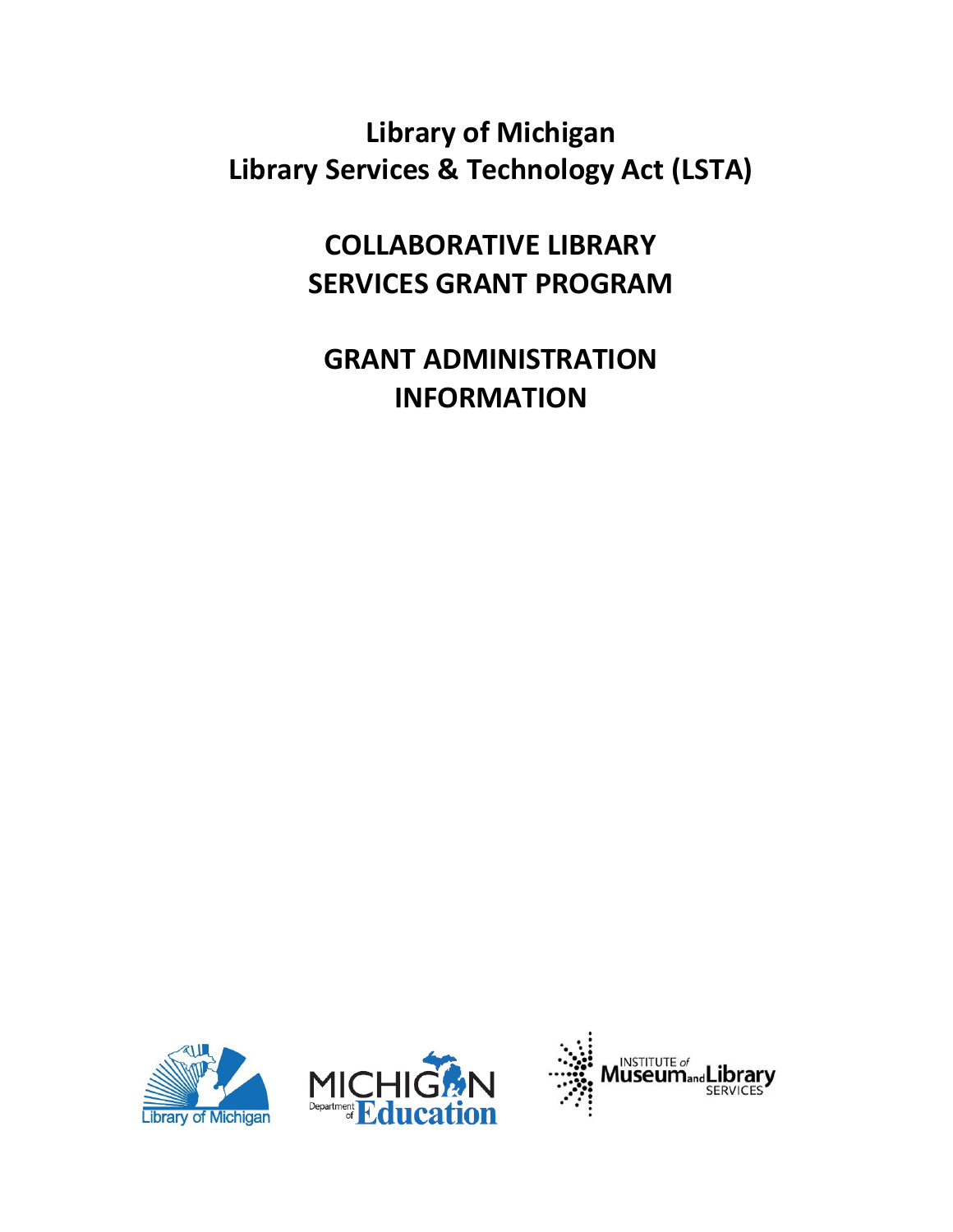# **TABLE OF CONTENTS**

| $\mathbf{L}$ |  |
|--------------|--|
| II.          |  |
| III.         |  |
| IV.          |  |
| V.           |  |
|              |  |
|              |  |
|              |  |
|              |  |
|              |  |
| XI.          |  |
|              |  |
|              |  |
|              |  |
|              |  |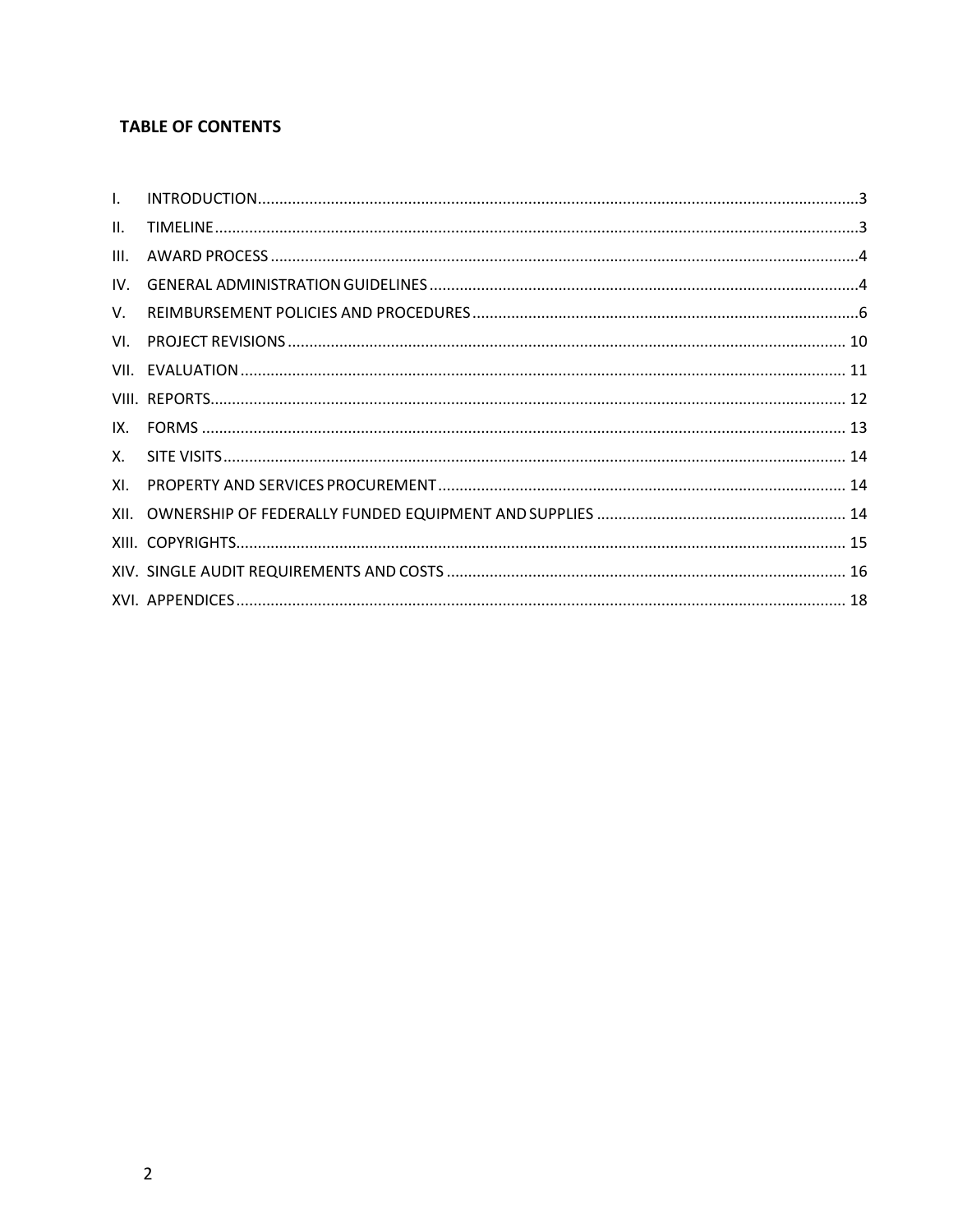## <span id="page-2-0"></span>**I. INTRODUCTION**

This handbook contains guidelines for administering your LSTA grant, including guidance on reimbursement policies, procedures and documentation, reporting requirements, project revisions, and records retention. Grantees should carefully follow the guidelines to ensure a successful project. The handbook can be useful for everyone involved in project activities and administration. The handbook is available online at [www.michigan.gov/lsta.](http://www.michigan.gov/lsta)

For further information, all federally funded grants are issued under the authority of the [Uniform](https://www.federalregister.gov/articles/2013/12/26/2013-30465/uniform-administrative-requirements-cost-principles-and-audit-requirements-for-federal-awards#sec-200-33)  [Administrative Requirements, Cost Principles, and Audit Requirements for](https://www.federalregister.gov/articles/2013/12/26/2013-30465/uniform-administrative-requirements-cost-principles-and-audit-requirements-for-federal-awards#sec-200-33) [Federal Awards.](https://www.federalregister.gov/articles/2013/12/26/2013-30465/uniform-administrative-requirements-cost-principles-and-audit-requirements-for-federal-awards#sec-200-33) This Uniform Grant Guidance (UGG) applies to the use of LSTA funds and grantees should look to the UGG for direction on grant management and fiscal policy.

This grant is funded under the Library Services and Technology Act (LSTA), which is administered at the federal level by the Institute of Museum and Library Services (IMLS). LSTA funds are distributed under Catalog of Federal Domestic Assistance (CFDA) number 45.310.

The Library of Michigan administers the grant program in Michigan and is responsible for developing a statewide plan for service within the federal guidelines. The current Library of Michigan plan is the *Library Services and Technology Act Five-Year Plan for Michigan, October 1, 2017 - September 30, 2022,* available at [www.michigan.gov/lsta.](http://www.michigan.gov/lsta)

#### <span id="page-2-1"></span>**II. TIMELINE**

| <b>Award Announcement Letters</b>                                | August                                                        |
|------------------------------------------------------------------|---------------------------------------------------------------|
| <b>Grant Agreements Executed</b>                                 | August                                                        |
| <b>Grant Administration Training</b>                             | September                                                     |
| <b>Grant Contract Start</b>                                      | October 1st                                                   |
| <b>Quarterly Project Reports Due</b>                             | Last Business Day of December, March, June, &<br>September    |
| <b>Quarterly Reimbursement</b><br><b>Requests Due</b>            | Last Business Day of December, March, June, &<br>September    |
| Project Revision Due (Optional)                                  | No later than last business day of April                      |
| <b>Grant Activities Complete</b>                                 | September 30 <sup>th</sup>                                    |
| Final Reimbursement Request Due<br>- Grant Expenditures Complete | Last Business Day of September<br>Last Business Day of August |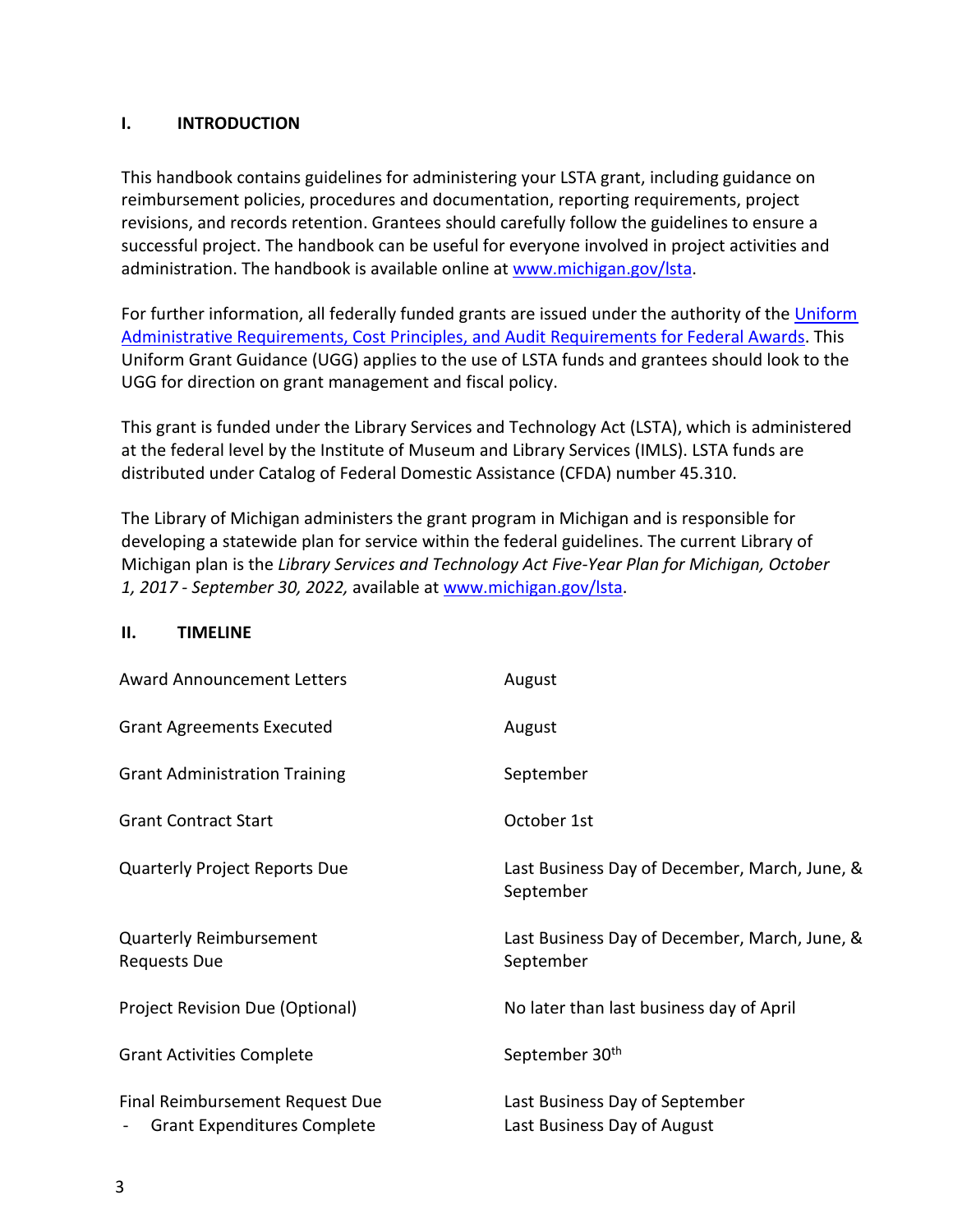## <span id="page-3-0"></span>**III. AWARD PROCESS**

**Award Letters:** The State Superintendent will send a letter and Grant Award Notice to announce the award of an LSTA grant. Project spending must not occur until after the start date of the Grant Award Notice.

**Grant Administration Meeting:** Each grant recipient will be required to attend a grant administration meeting. The meeting will provide project management information for effective LSTA grant administration. **The grant administrator must attend the meeting to maintain grant eligibility**. Library directors, fiscal agents, or others involved in the project are encouraged to attend as well. Exceptions to the attendance requirement must receive prior approval from the Library Grants Coordinator.

**Grant Certifications:** The Library of Michigan accepts the signed grant documentation included in the submitted grant application as agreement to abide by the federal terms & conditions.

**Forms:** All forms needed to administer the LSTA grant will be explained at the Grant Administration workshop. Forms are submitted online in the grant site [https://www.grantrequest.com/SID\\_5829?SA=AM.](https://www.grantrequest.com/SID_5829?SA=AM) Most are online forms and the remainder are available at [www.michigan.gov/lsta](http://www.michigan.gov/lsta) in the Collaborative Library Service grant program section and are then submitted in the online grant site.

# <span id="page-3-1"></span>**IV. GENERAL ADMINISTRATIONGUIDELINES**

- Grantees are STRONGLY encouraged to begin their project as soon as possible after the start date in the Grant Award Notice.
- All LSTA project activities must occur within the grant period identified in the grant award letter. Project costs and obligations incurred or paid prior to or after the expenditure period in the grant agreement will not be reimbursed. The expenditure period is in the Grant Award Notice.
- Grantees may not charge for the use of materials or equipment acquired with LSTA funds during the grant period. After the close of the grant, fees are a matter of local policy.
- Grantees must notify the Library of Michigan of any changes in the key personnel, i.e. grant administrator, authorized official, board chairperson or fiscal agent, by notifying the Library Grants Coordinator in writing. This may be via email, but the grantee is responsible for ensuring the receipt of the information.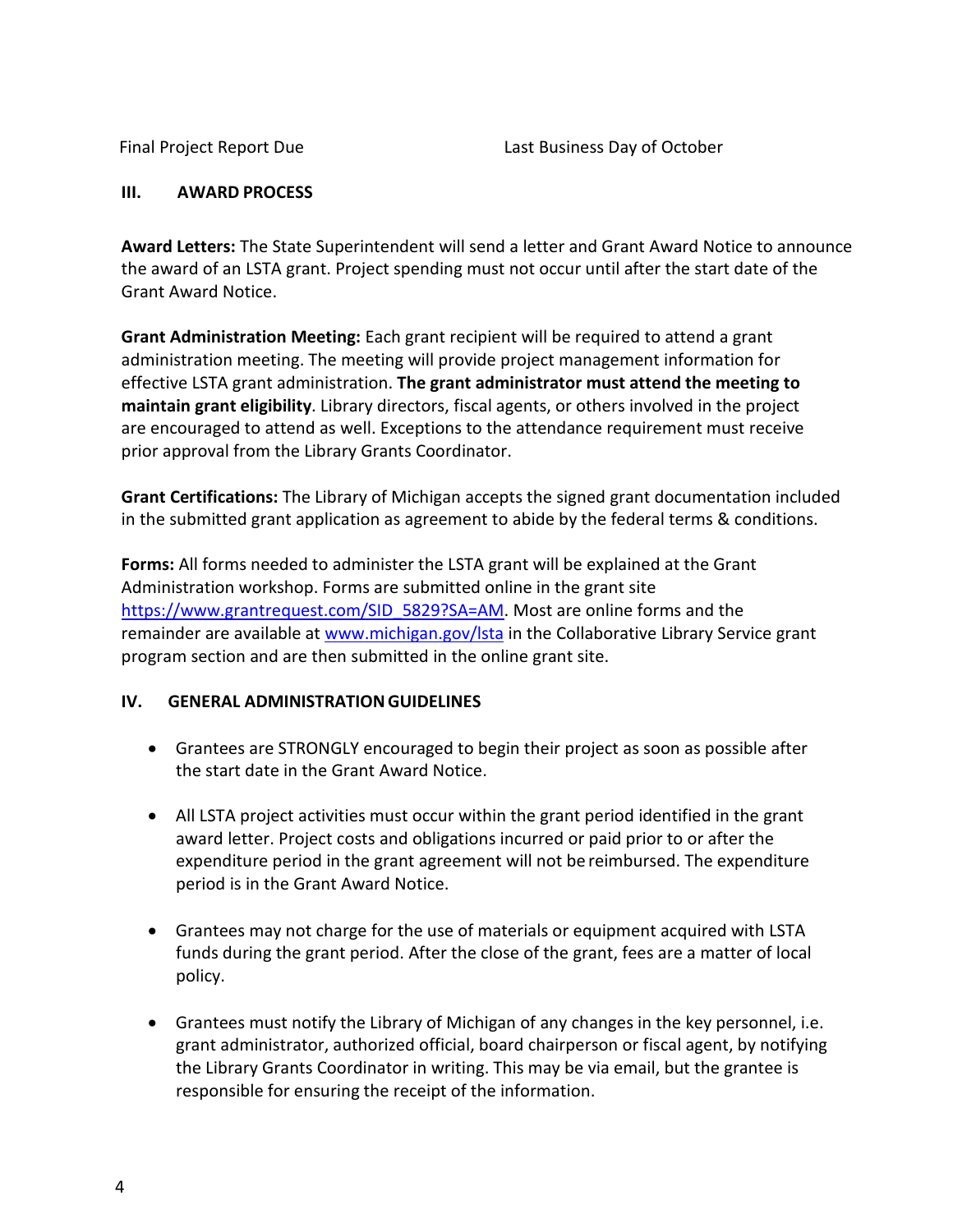- When issuing statements, press releases, requests for proposals, bid solicitations, handouts, printed promotional materials, web sites, social media posts, etc. describing projects or programs funded in whole or in part with federal money, all grantees MUST include the IMLS logo and credit statement or hashtag. The credit statement is "This project is funded (in part) with a Library Services and Technology Act grant from the Institute of Museum and Library Services administered by the Library of Michigan." You can find logo files and detailed instructions in the [IMLS Acknowledgement](https://www.imls.gov/grants/grant-recipients/grantee-communications-kit/imls-acknowledgement-requirments) Requirements.
- If the authorized official fails to respond to a request for information, the Library of Michigan may contact the Board Chairperson or Director to obtain information and to prevent the lapse of federal funds.
- The State Librarian must approve any exceptions to the grant administration policies and procedures.
- All forms and reports are submitted online in the grant site [https://www.grantrequest.com/SID\\_5829?SA=AM.](https://www.grantrequest.com/SID_5829?SA=AM) Any uploaded documents must be PDF documents and the file name must be *Grantee Name-Document Name-Date.pdf.* The grantee is responsible for ensuring they can receive email notices from the grant system.
- Grantees receiving more than \$25,000 of LSTA funds in a given federal fiscal year **MUST** maintain a DUNS number throughout the award period. For more information, see DUNS and FFATA in the glossary on page 20 and 21.
- Grant Management Red Flags Grantees should take care to manage the grant project appropriately. Some red flags for funders and auditorsinclude:
	- o Unwritten rules
	- o Written rules that are not implemented
	- o Inconsistent time and effort tracking for salaries
	- o Lack of competitive pricing for supplies and equipment
	- o Lack of an appropriate bid processes
	- o Conflicts of interest
	- o Lack of documentation for programmatic or financial activities
	- o Unexplained expenses
	- o Grant funded resources (supplies, equipment, staff) used for non-grant purposes.
- Procurement and bidding Grantees must follow the federal guidelines from the UGG for procurement and bidding, which are 200.317 through 200.326 in the Uniform [Administrative Requirements, Cost Principles, and Audit Requirements for Federal](https://www.federalregister.gov/articles/2013/12/26/2013-30465/uniform-administrative-requirements-cost-principles-and-audit-requirements-for-federal-awards#sec-200-33) [Awards.](https://www.federalregister.gov/articles/2013/12/26/2013-30465/uniform-administrative-requirements-cost-principles-and-audit-requirements-for-federal-awards#sec-200-33)
- Multi-year budgets If your grant is two or three years, you are limited to the budget amount requested in each year, even if you do not spend all the funds from a previous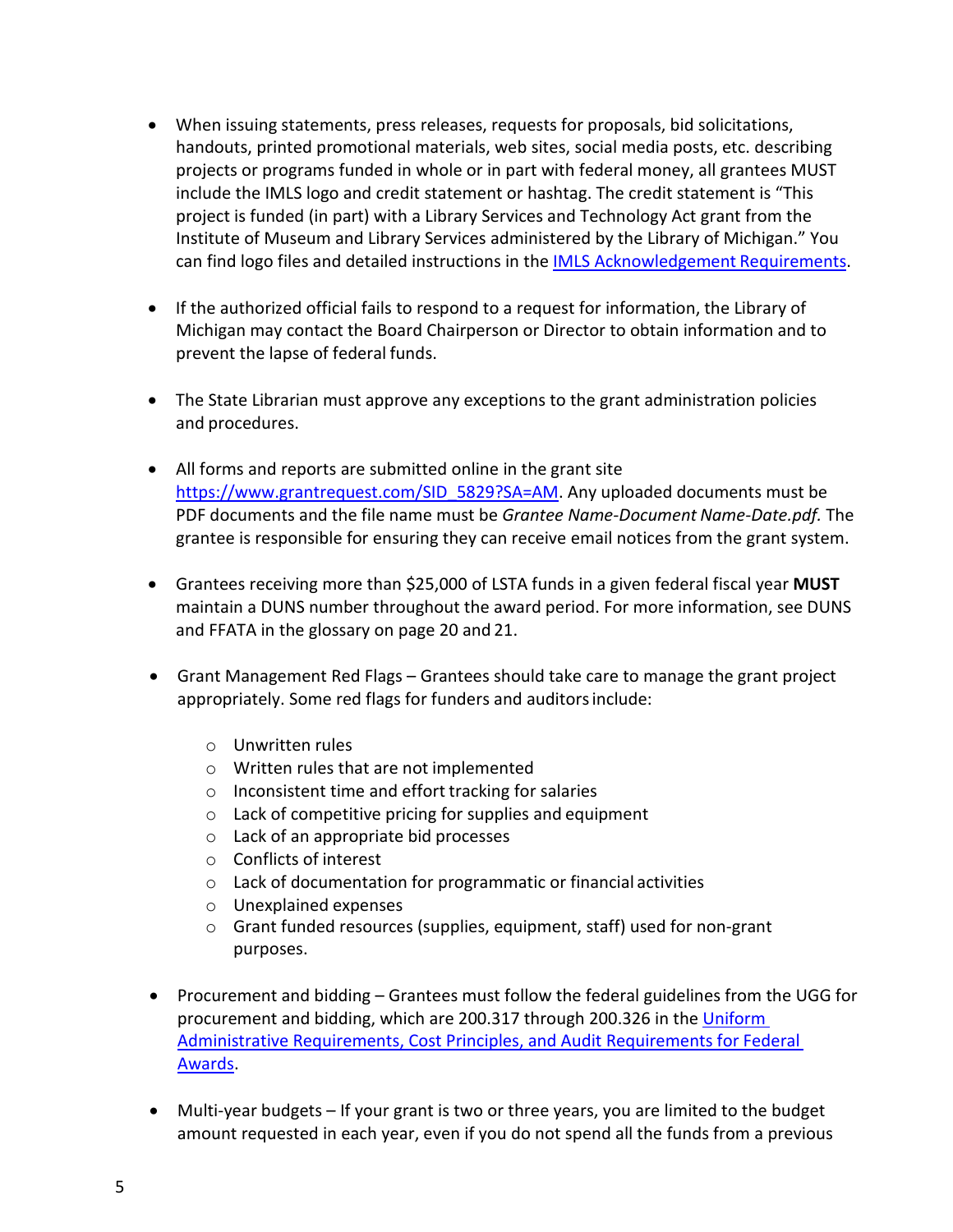year. You may request a budget revision to move unspent funds from one fiscal year to another, but approval is contingent on the availability of LSTA funds that fiscal year. Note that funds availability in year two and three of a grant depends on the Library of Michigan receiving federal LSTA funding.

• The Library of Michigan encourages grantees to expend ALL granted funds. If a grantee has less expenditures than anticipated, please contact the Library of Michigan to discuss a budget revision.

# <span id="page-5-0"></span>**V. REIMBURSEMENT POLICIES AND PROCEDURES**

# **Reimbursement Policies:**

Funds are available to grantees on a reimbursement basis ONLY. The Library of Michigan will reimburse the grantee when:

- The grantee has **received** the goods and/or services; and
- the grantee has **paid** for the goods and/or services; and
- the grantee submits the *Reimbursement Request* form with supporting documentation **showing itemized purchases and payment made** to the Library of Michigan online at [https://www.grantrequest.com/SID\\_5829?SA=AM.](https://www.grantrequest.com/SID_5829?SA=AM)

**Approved Costs:** Funds must be expended solely for the purposes described in the budget of the approved grant project proposal or project revision. If the grantee purchases items not specifically detailed in the grant proposal budget, the grantee runs the risk of covering those expenditures with local funds. Submit project and budget revision requests prior to modifying activities or purchases to ensure approval and reimbursement. The Library of Michigan retains the right to deny reimbursement for items or activities that are not described sufficiently in the initial grant proposal or subsequent approved revision requests.

**Indirect Costs:** An indirect cost is a grantee's incurred costs that cannot be readily isolated or identified, commonly referred to as overhead. If the approved final budget for the grant project included indirect costs, the grantee can be reimbursed for those. However, calculating the rate and what direct costs to which the rate can be applied can be complex. Please refer to the IMLS Indirect Costs documentation at [https://www.imls.gov/grants/apply](https://www.imls.gov/grants/apply-grant/fy15nofolinks#indirect)[grant/fy15nofolinks#indirect b](https://www.imls.gov/grants/apply-grant/fy15nofolinks#indirect)efore requesting reimbursement for indirect costs.

**Printed Items:** Include a complete sample of promotional materials with your Reimbursement Request when those costs are claimed as part of the grant. The following statement and the IMLS logo must be included on all printed promotional materials funded by LSTA dollars and in publicity such as web sites, social media posts, press releases, etc. about the LSTA project. The statement must also be placed on equipment purchased with LSTA funds. See page 5 for more detail on crediting IMLS.

"This project is funded with a Library Services and Technology Act grant from the Institute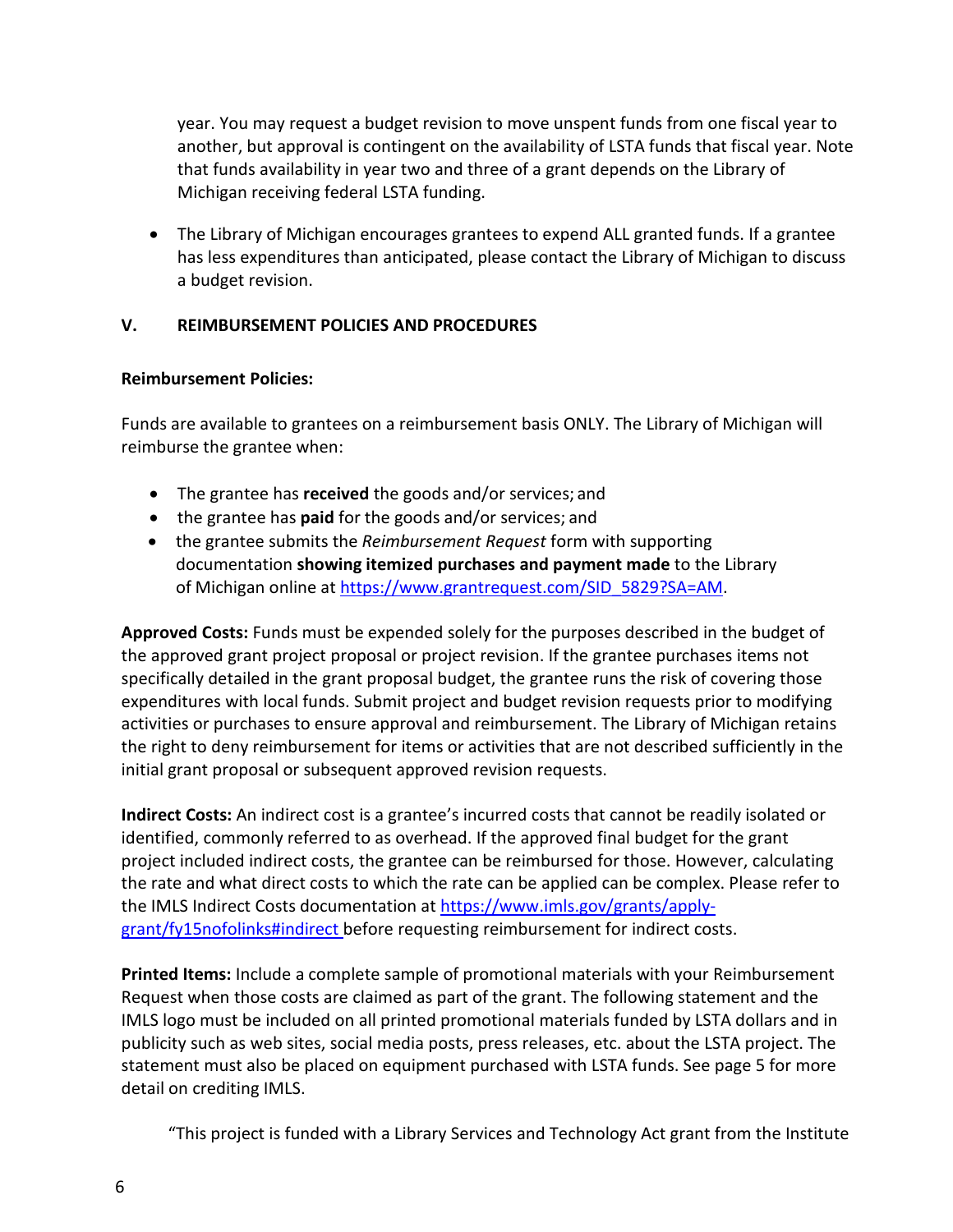of Museum and Library Services administered by the Library of Michigan."

**Professional Services:** Grantees may contract for services from individual libraries, library cooperatives, or other entities. Rules regarding reimbursement vary depending upon the type of service provider. The grantee is responsible for following local procurement requirements for professional services. In cases in which a contract is used, the contract must be executed in a time frame that will allow completion of the professional services during the grant period. Reimbursement request documentation must be in the form of an invoice on the letterhead of the service provider. Travel costs must be documented separately on the Travel Reimbursement form.

Professional services to be provided by another organization must be documented to reflect an arms-length transaction. Invoices submitted for reimbursement must be on the letterhead of the service provider, list the dates when the services were performed, and include a description of both the services and charges for the services. The service dates must be within the grant period.

**Travel Reimbursement:** The grantee may incur travel costs, including meals, only when they are in direct support of project objectives and are incurred by a grantee employee. Mileage requests require a beginning and ending destination city, as well as the purpose of the travel. Expenses for lodging must be supported by dated receipts. Travel related expenses must be approved in the initial grant proposal or subsequent revision requests.

Travel costs are limited to rates established by the U.S. General Services Administration that are in effect at the time the expense is incurred. These rates change periodically. The current rates are available at [http://www.gsa.gov.](http://www.gsa.gov/) The Travel Reimbursement form must be used to document travel reimbursement requests for staff. It must be clear what the purpose of the travel was, and which staff member traveled.

**Unallowable Costs:** The following items are examples of costs that are not allowable under federal rules and as such, are not eligible for reimbursement. This is not an exhaustive list. Allowable costs are addressed in 2 CFR 200, Subpart E, Cost Principles - [Uniform Administrative](https://www.federalregister.gov/articles/2013/12/26/2013-30465/uniform-administrative-requirements-cost-principles-and-audit-requirements-for-federal-awards#sec-200-33)  [Requirements, Cost Principles, and Audit Requirements for](https://www.federalregister.gov/articles/2013/12/26/2013-30465/uniform-administrative-requirements-cost-principles-and-audit-requirements-for-federal-awards#sec-200-33) [Federal Awards.](https://www.federalregister.gov/articles/2013/12/26/2013-30465/uniform-administrative-requirements-cost-principles-and-audit-requirements-for-federal-awards#sec-200-33) **If you are uncertain of whether a cost is allowable, please contact the Library of Michigan Library Grants Coordinator.**

- Performers or entertainers;
- food and beverages as part of programs or events;
- advertising not directly related to the LSTA project;
- collection development purchases not directly related to grant goals or integral to the grant program;
- construction, renovation, or repairs, including fixtures, for either buildings or vehicles;
- lobbying of any kind;
- transportation or travel for program participants or non-grant funded personnel;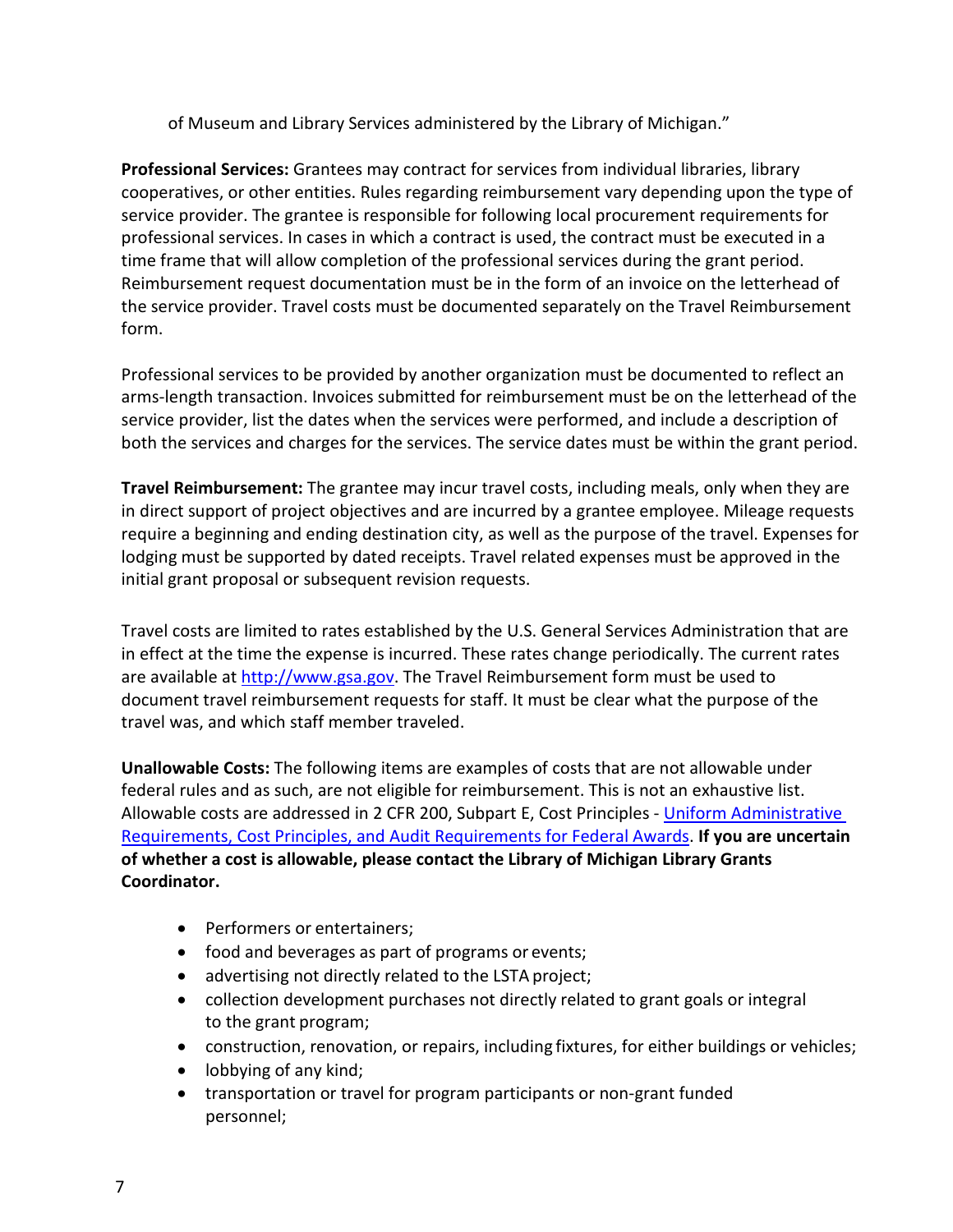- databases currently offered or similar to ones offered by the Library of Michigan;
- equipment or technology not specifically needed for the grant activities;
- awards, honoraria, prizes or gifts;
- souvenirs or promotional items;
- costs incurred outside the grant period. Note that you may not request funds for planning that happens BEFORE the grant period or for any activities after the grant period.

## **Reimbursement Procedures:**

The Library of Michigan will process reimbursement requests on request. Grantees must submit reimbursement requests **at least** quarterly. Requests must be submitted correctly with the appropriate documentation to be eligible for reimbursement.

The Library of Michigan must receive the final completed Reimbursement Request form, including all documentation, no later than September 30<sup>th</sup>. To allow for time to get proof of payment documentation, grant expenditures must be complete no later than August 30th. Salaries are the only exception to this rule.

**Reimbursement form:** Reimbursement requests for expenses incurred for the project must be submitted online. This form summarizes the project expenditures for which reimbursement is being requested. If the Library of Michigan's review of the form determines that information is missing, the reimbursement request may need to be resubmitted, in part or in its entirety. The Library of Michigan will notify the grantee in writing if the reimbursement request needs to be resubmitted.

When complete documentation is received with the reimbursement request, the Library of Michigan will process a payment promptly. The grantee should keep a record of the request after payment has been received from the Michigan Department of Treasury, to identify the source of funding in case of audit.

Documentation must accompany the reimbursement request. A legible copy of the **receipt** documenting each service or purchase listed in the reimbursement form is required. The Library of Michigan will give reimbursement only for services and purchases that occur within the expenditure period. Receipts must be dated, and they must be itemized, e.g. include the quantity, unit cost, and clear descriptions of the goods and/or services provided. Invoices that include the above information are acceptable when the vendor does not provide a receipt if accompanied with an accounts payable printout, or a copy of check or credit card statement showing the vendor name and amount from the invoice. An order form or invoice is NOT documentation of payment by the grantee. Please see the forms listed below for possible additional documentation requirements.

**Documentation Forms:** The following forms are required documentation to accompany the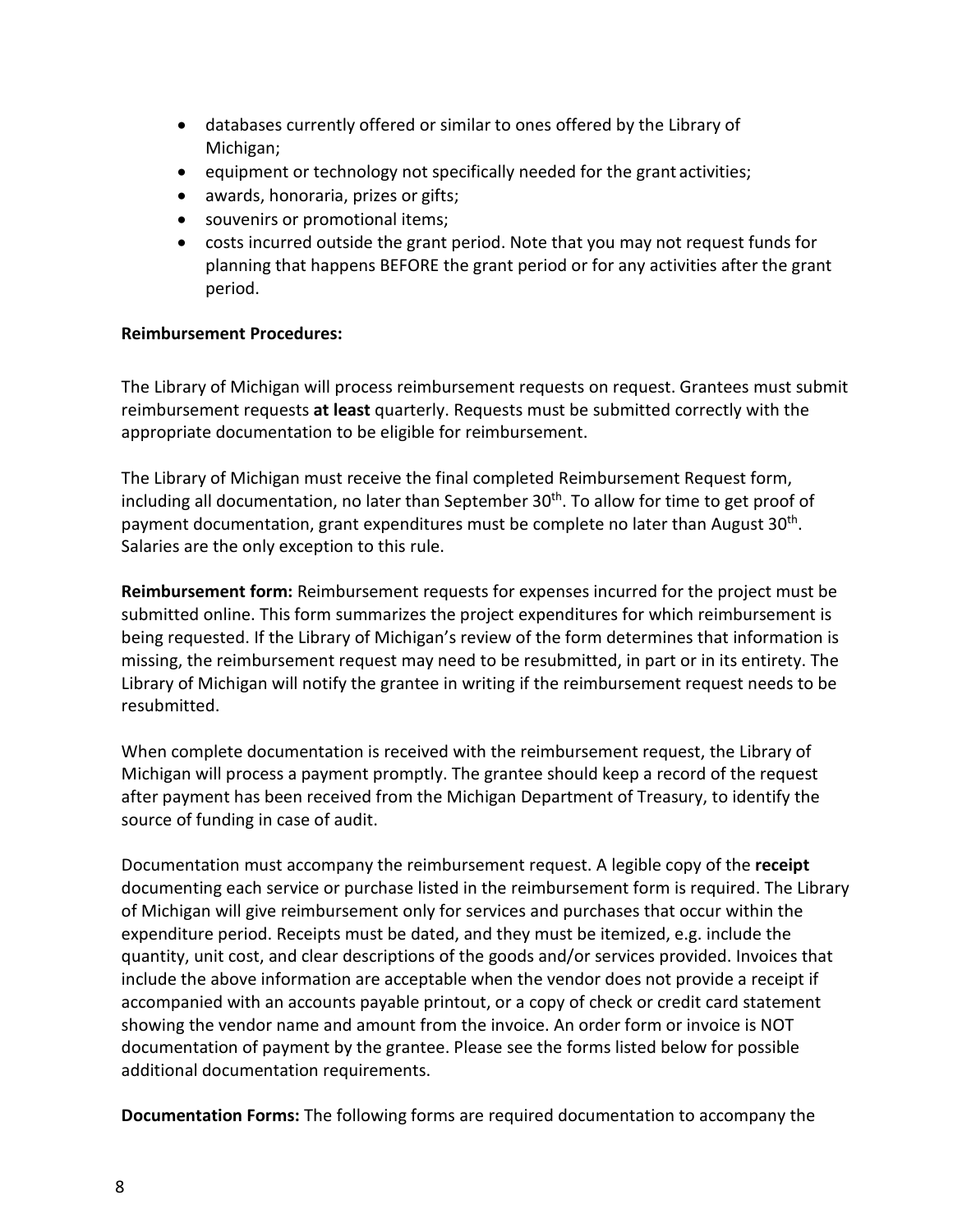*Reimbursement Request* when 1) staff wages, 2) travel expenses, or 3) equipment with a perunit cost of \$5,000 or more are listed for reimbursement. The grantee must fill out documentation forms completely.

*Timekeeping Report:* Grantees must include this form for reimbursement of staff time for activities (Time & Effort) that are done by individuals who are on the library's regular payroll and are specified in the approved project proposal. A separate form must be used for each LSTAfunded library employee to claim reimbursement for wages. You must document wage rates AND fringe benefit rates by providing copy of the approved wage scale or similar Board approved or contract documentation with your first timekeeping report.

Library employee wages are allowable only when:

- 1. The employee is on the library's payroll;
- 2. The functions supplement, not supplant activities normally carried out by the library;
- 3. The wage is appropriate and reasonable for the LSTA activity; and
- 4. The functions are allowed under the LSTA program guidelines.

Staff time documentation must be a) tracked at least monthly, b) account for all time worked, including non-grant time, c) coincide with pay periods, d) be an after the fact record of actual hours worked, and e) be signed by the employee. The timekeeping form shows hours worked, both LSTA and non-LSTA funded. LSTA hours are multiplied by the pay rate and recorded in the lower right-hand section of the timekeeping report. The number of hours recorded on these reports must tally with the number of hours for which reimbursement is requested. The employee and the supervisor must sign and date all reports submitted to the Library of Michigan for reimbursement.

**NOTE:** If a staff person is hired for the grant project and is fully funded by the grant, they CANNOT be assigned other work.

*Travel Reimbursement:* Grantees must include this form as documentation for travel, meals and lodging of staff members listed as participating in grant activities. Travel, meals and lodging are allowable costs when incurred in direct support of project objectives. Travel related expenses must be approved in the initial grant proposal or subsequent revision requests. See allowable travel rates at [www.gsa.gov/.](http://www.gsa.gov/)

*Equipment Inventory*: Grantees must use this form to document all tangible, non- expendable personal property with a useful life of more than one year and an acquisition per-unit cost of \$5,000 or more. Unless already approved as part of the grant application, the grantee must have prior written approval from the Library of Michigan for purchases of equipment with per-unit costs of \$5,000 or more. The completed form must include:

- 1. A description of the equipment, including the manufacturer's model and serial number;
- 2. Acquisition cost (net invoice price of the equipment, including the cost of installation,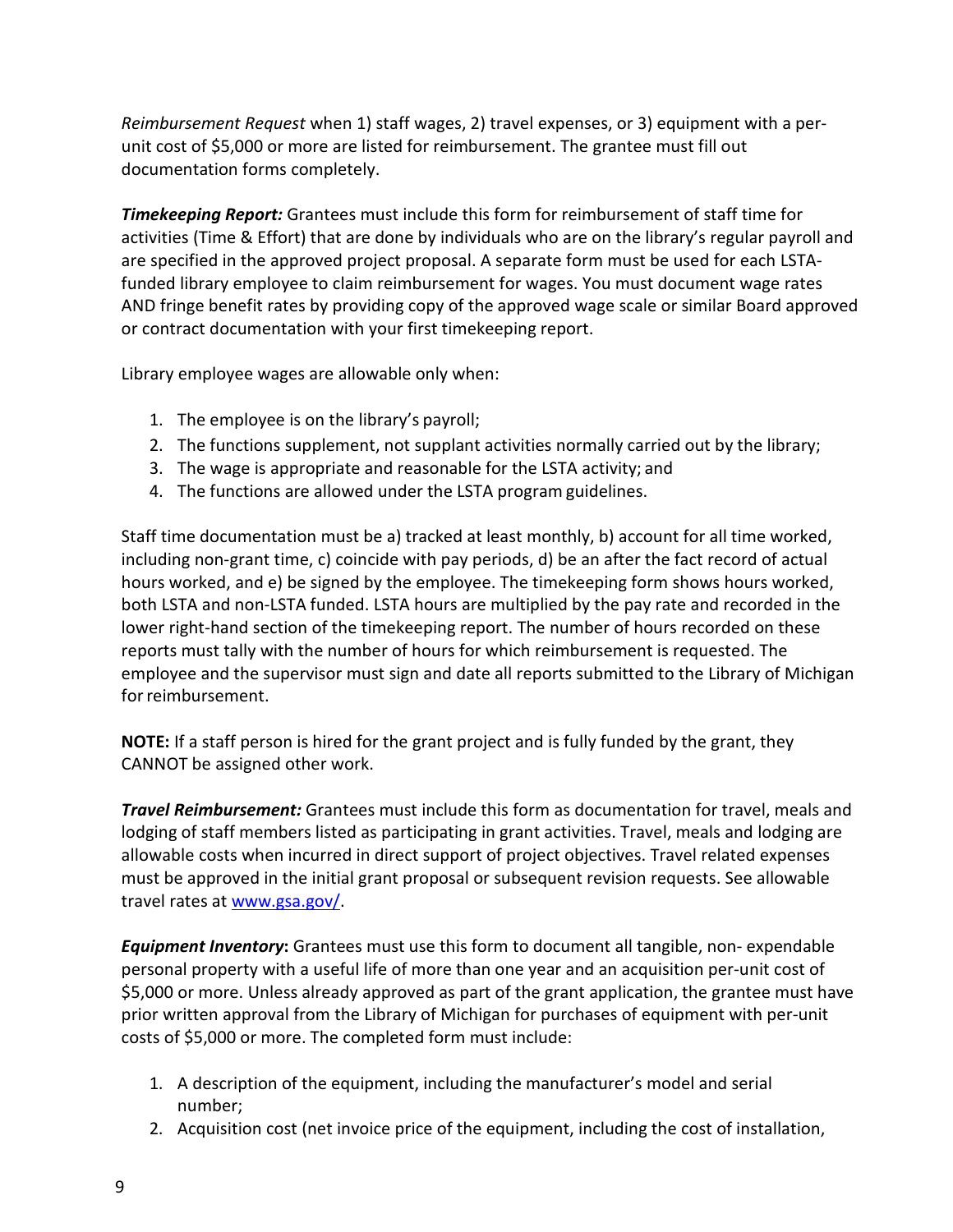transportation, testing and similar preparatory costs, modifications, attachments, accessories, or auxiliary apparatus necessary to make the equipment usable for the purpose for which it was acquired);

- 3. Vendor from which the equipment was purchased;
- 4. Date equipment was received by the grantee;
- 5. Location of the equipment in the grantee;
- 6. Federal share of the cost (percentage of acquisition cost paid by LSTAfunds);
- 7. Information on whether the equipment purchased is used by patrons and/or grantee personnel;
- 8. Any final data such as information on transfer or disposition of the equipment. List the date, sale price, or method used to determine fair market value, when applicable. See Section X for more information.

Equipment purchased with grant funds is subject to federal regulations [\(2 CFR 200\)](https://www.federalregister.gov/documents/2013/12/26/2013-30465/uniform-administrative-requirements-cost-principles-and-audit-requirements-for-federal-awards#sec-200-33) and state guidelines.

# <span id="page-9-0"></span>**VI. PROJECT REVISIONS**

Prior written approval is required for programmatic or budget changes. Specifically, major changes made to your project from those stated in the original proposal or an earlier revision must be submitted in writing on the *Grant Project Revision* form. Changes must be approved prior to being made. A project revision is required if:

- Cumulative adjustments to approved activities result in a budget shift of 10 percent or more of the grant award in total or within a budget category;
- or the overall scope and specific objectives of the project change.
- If you want to move unspent funds from one year of the grant budget to another year of the grant budget. You may request a budget revision to move funds from one fiscal year to another, but approval is contingent on the availability of additional LSTA funds that fiscal year.

NOTE: Grant awards cannot be increased.

If a grantee is uncertain whether a revision is necessary in their situation, please contact the Library of Michigan's Library Grants Coordinator for assistance.

# **Project Revision Procedure:**

To request approval for a project revision, the grantee must submit a *Grant Project Revision*  form. Please contact the Library of Michigan to request a revision form as soon as it becomes clear the project must be changed. If the grantee carries out the project revision before receiving approval from the Library of Michigan, the grantee runs the risk of covering those expenditures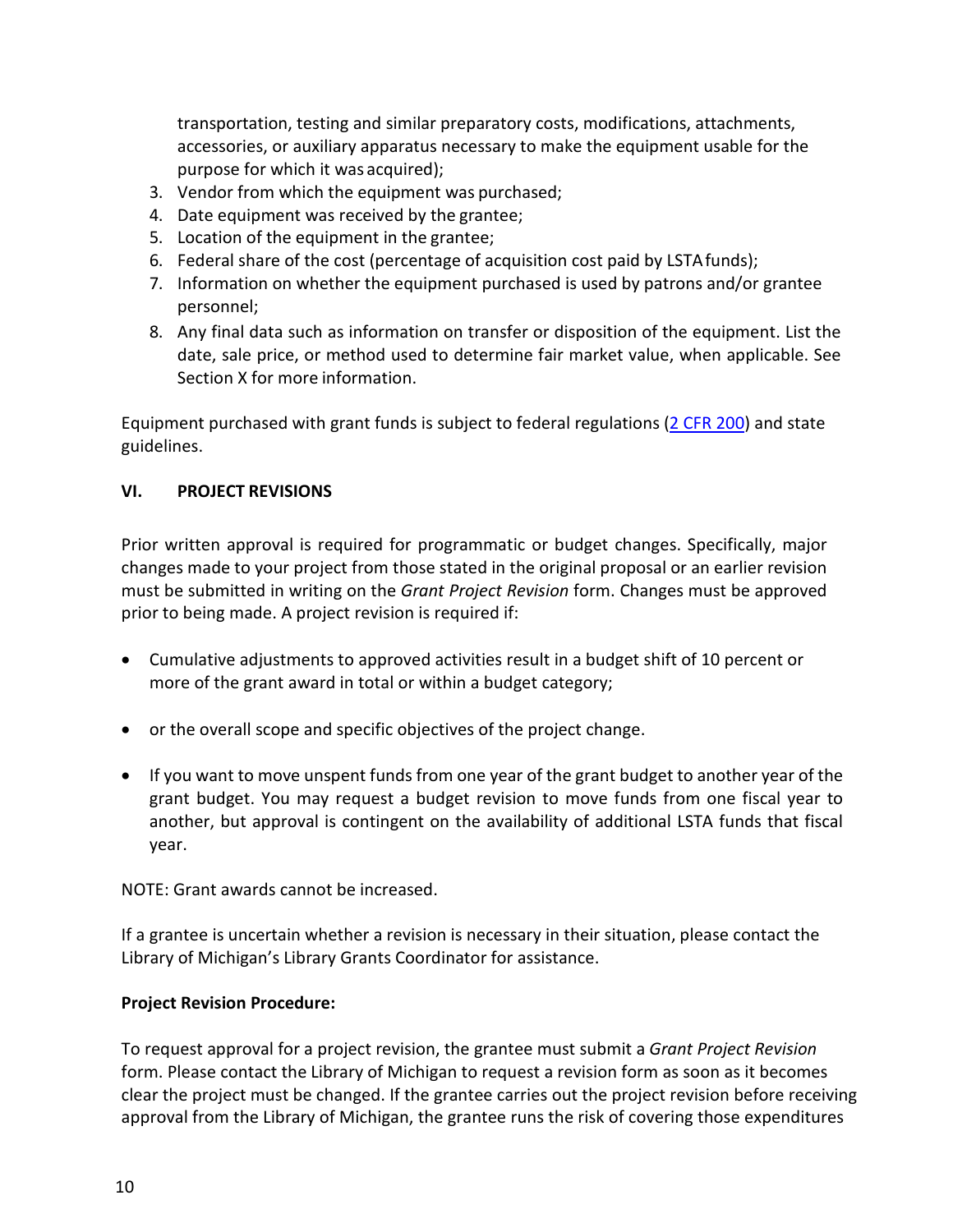with local funds.

The completed revision form should:

- Describe the proposed project revision and explain how the revision relates to the goals and activities of the approved project; and
- Clearly show the changes to all project activities and budget that are affected by the revision; and
- Include a revised budget.

Project revision forms must be filed no later than the last business day of April.

# <span id="page-10-0"></span>**VII. EVALUATION**

As part of the evaluation for the project, grantees need to include the following questions for program participants both during the project and at the end of the project, as is appropriate based on the evaluation plan submitted in the grant application.

Does your project include instruction for library staff, volunteers or trustees? If yes, you must do an evaluation survey that includes the following questions. The preferred time to collect the information is at the end of the instruction program.

- 1. I learned something by participating in this library activity.
- 2. I feel more confident about what I just learned.
- 3. I intend to apply what I just learned.
- 4. Applying what I learned will help improve library services to the public.

Does your project include purchasing or creating content for libraries? If yes, you must do an evaluation survey that includes the following questions. The preferred time to collect the information is six months after the materials have been in use.

- 1. I am satisfied that the resource is meeting library needs.
- 2. Applying the resource will help improve library services to the public.

Does your project include instruction for the public? If yes, you must do an evaluation survey that includes the following questions. The preferred time to collect the information is at the end of the instruction program.

- 1. I learned something by participating in this library activity.
- 2. I feel more confident about what I just learned.
- 3. I intend to apply what I just learned.
- 4. I am more aware of resources and services provided by the library.
- 5. I am more likely to use other library services and resources.

For all questions, use the following scale: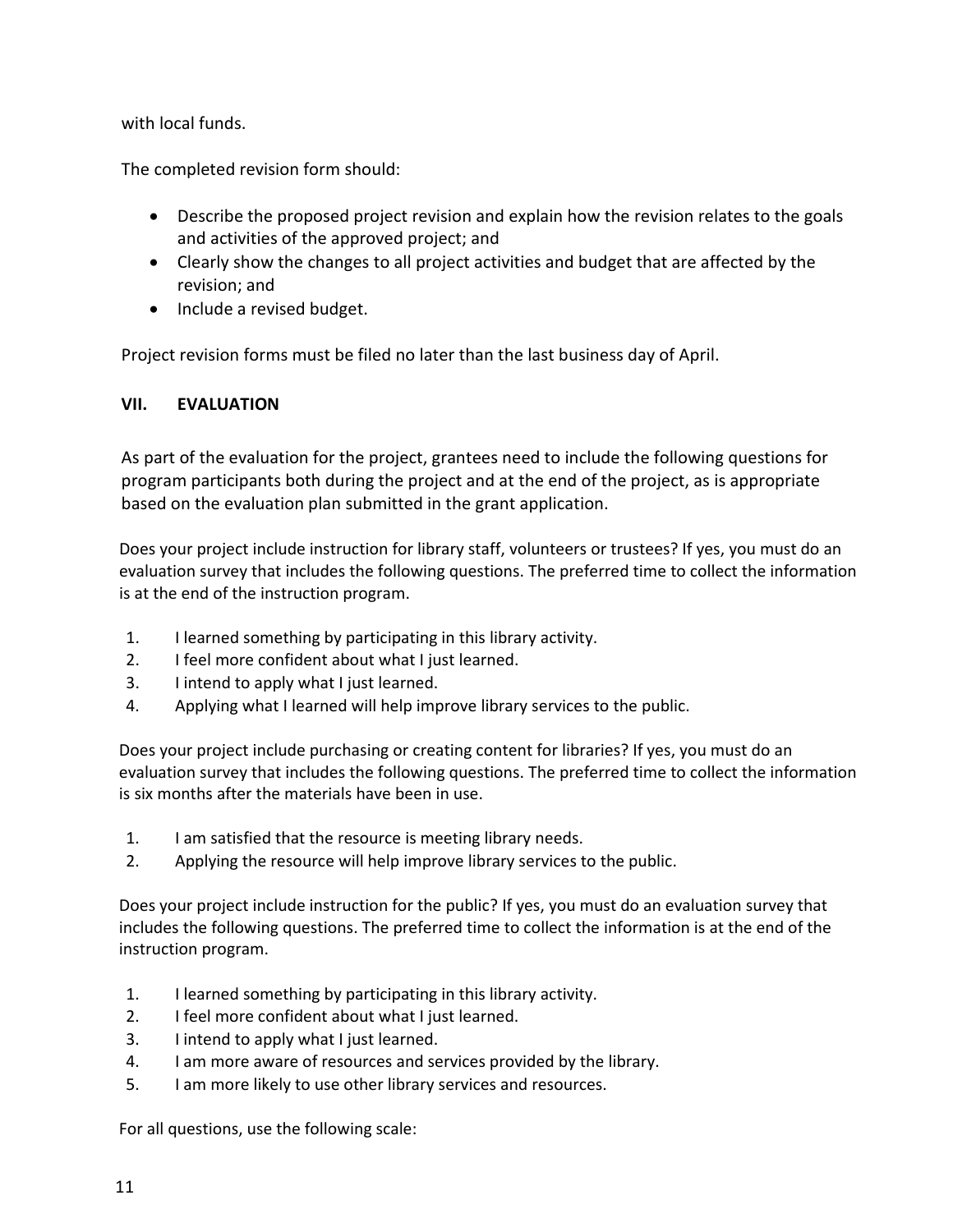- 1. Strongly Agree
- 2. Agree
- 3. Neutral
- 4. Disagree
- 5. Strongly Disagree

As part of your final report, you will be required to report the survey results for each training that took place or each content resource. The following information must be tallied and listed in your report for each evaluation done:

- 1. Total number of surveys distributed
- 2. Total number of surveys completed
- 3. Total number of survey responses for each option on the question scale (SA, A, N, D, SD, NR No response)

#### <span id="page-11-0"></span>**VIII. REPORTS**

Grantees are required to file quarterly reports and a final narrative report throughout the grant period. Reports are filed online in the grant site at [https://www.grantrequest.com/SID\\_5829?SA=AM.](https://www.grantrequest.com/SID_5829?SA=AM)

**Quarterly Reports:** These are brief updates on the project progress and give the Library of Michigan information on project expenditures and progress on project objectives. The information is required for federal and state reporting. The Library Grants Coordinator also reviews the quarterly reports to see if grantees need assistance to avoid issues with the grant.

#### **Quarterly Report Deadlines:**

Last Business Day of December, March, June, & September

**Final Narrative Report:** This report is a detailed analysis of the results of the project and provides the Library Grants Coordinator the information needed to file the annual LSTA Report with the Institute of Museum and Library Services. The report must include a complete evaluation of the achievement of the project objectives, the successes and failures of the project, and the impact of the project on the individuals and communities the library serves. The grantee may find it useful during the project to maintain a file of anecdotes, quotes and comments to include in the final report. An evaluation must be included and the use of outcomes based evaluation (OBE) is required. OBE frequently requires pre-testing so you may need to start your evaluation process early. Include a copy of promotional and training materials with the written report. Please review the final narrative report questions early in the grant period to assist in the collection of appropriate data.

**Deadline:** Last business day of October.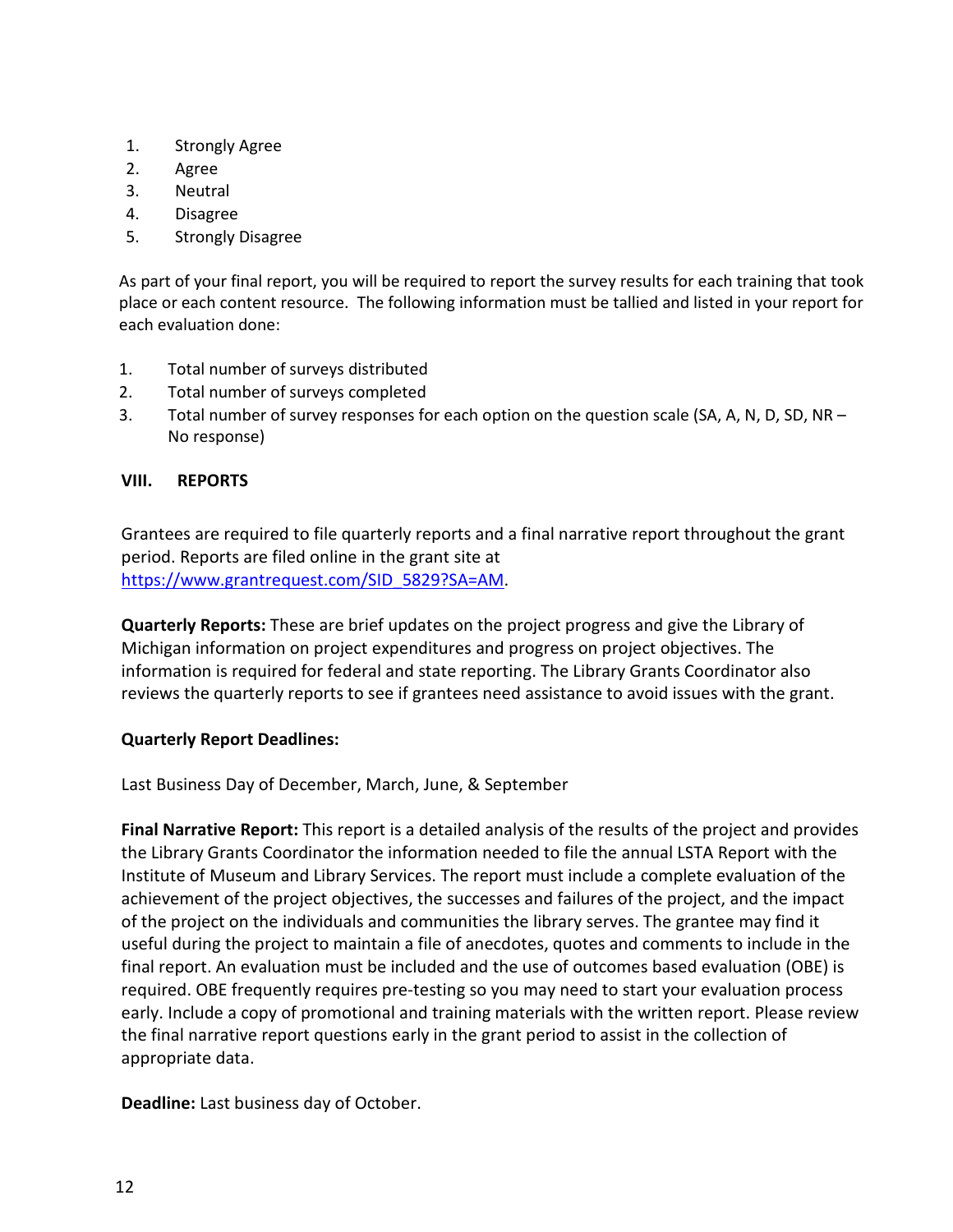Failure to submit a complete final narrative report may result in disqualification for future grant awards. The grant recipient will be returned to eligible status after a waiting period of 12 months from the date on which the grant was accepted as satisfactorily completed by the Library of Michigan.

# <span id="page-12-0"></span>**IX. FORMS**

LSTA Forms: A sample of each form described below will be provided to you, either at the online grant site or on the LSTA web site. Forms may be reproduced as necessary. All forms must be completed in their entirety. All attachments to an online form are submitted as a PDF document. The file name format must be *Grantee Name-Document Name-Date.pdf*.

# **Reimbursement Forms:**

*Reimbursement Request***:** This online form is required for all reimbursements. The final reimbursement request must be submitted no later than 30 days after the end of your grant period.

*Timekeeping Report:* This form is required documentation for all reimbursement requests of staff wages paid for project activities. Record hours in blocks of time, e.g. 3.5 hours. Total time listed on the report should match the time requested for reimbursement on the reimbursement request.

*Travel Reimbursement:* This form is required documentation for travel expenses in direct support of project objectives by staff. Mileage requests require a beginning and ending destination city, as well as the purpose of the travel. Expenses for lodging must be supported by dated receipts. Travel related expenses must be approved in the initial grant proposal or subsequent revision requests and will be reimbursed at federal rates.

*Equipment Inventory:* This form is required documentation for reimbursement for purchases of equipment with a per-unit cost of \$5,000 or more. At a minimum, a physical inventory of the property must be taken and the results reconciled with the property records at least once every two years. A copy of the inventory must be submitted to the Library of Michigan on the *Equipment Inventory* form. This must be done through the grant period AND until the property value is less than \$5,000.

# **Other Forms:**

*Project Revision:* The online project revision form must include a detailed description of the proposed project changes. If the revisions change the Approved Final Budget or any of the project objectives, these must be explained fully in the project revision form. All project revision forms must be submitted no later than the last business day of March of the first year of the grant.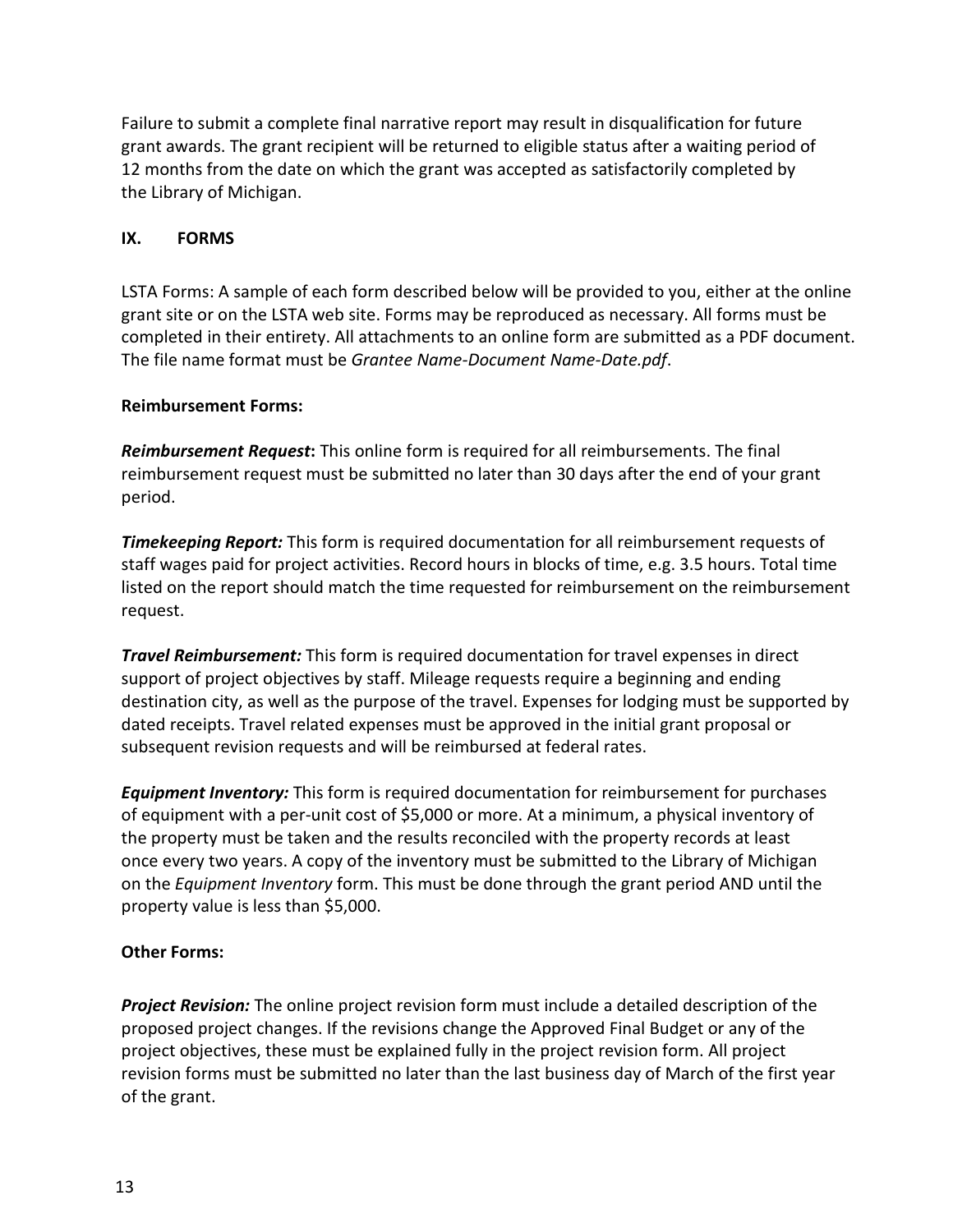# <span id="page-13-0"></span>**X. SITE VISITS**

As part of the administration of the LSTA program, the Library of Michigan is required to conduct site visits. The site visits are to confirm the grant recipients have complied with the proper procedures and requirements for use of the federal funds. Grantees and the Library of Michigan staff will select a mutually acceptable date for the site visit.

Grantees will be provided with a copy of the questions to be asked and a list of materials the site visit team will need to review. The Library of Michigan will complete a site visit report and a copy will be provided to the grantee.

# <span id="page-13-1"></span>**XI. PROPERTY AND SERVICES PROCUREMENT**

All goods and services purchased with federal funds must conform to applicable federal laws and standards (2 CFR 200.320). All procurement transactions must be conducted in a manner providing for full and open competition. Procurement by small purchase is a relatively simple and informal method of securing services, supplies, or property that cost no more than \$150,000. If small purchase procurement is used, price and rate quotations should be obtained from an adequate number of qualified sources. The grantee must retain sufficient records to detail the procurement method used. These records should include, but are not limited to, the following: rationale for the method of procurement; selection of contract type; contract selection or rejection; and basis for the contract price.

# <span id="page-13-2"></span>**XII. OWNERSHIP OF FEDERALLY FUNDED EQUIPMENT ANDSUPPLIES**

**Title:** Title to equipment and property acquired with LSTA grant funds vests with the grantee subject to the condition that the grantee shall use the property for the authorized purpose of the project if it is needed and, at minimum, throughout the grant period.

**Use:** Equipment shall be used by the grantee in the program or project for which it was acquired if needed, whether the project or program continues to be supported by federal funds or not. When no longer needed for the original program or project, the equipment may be used in other activities currently or previously supported with federal funds, regardless of purchase cost or current value.

**Managing Equipment:** Local procedures for managing equipment must, at a minimum, adhere to the following requirements:

- 1. Property records must be maintained. Such records must include: a description of the property; a serial number or other identification number; the source of the property; title holder; the acquisition date; the cost of the property; percentage of federal participation on the cost of the property; the location, use and condition of the property; and any ultimate disposition data including the date of disposal and sale price of the property.
- 2. A physical inventory of the property must be taken, and the results reconciled with the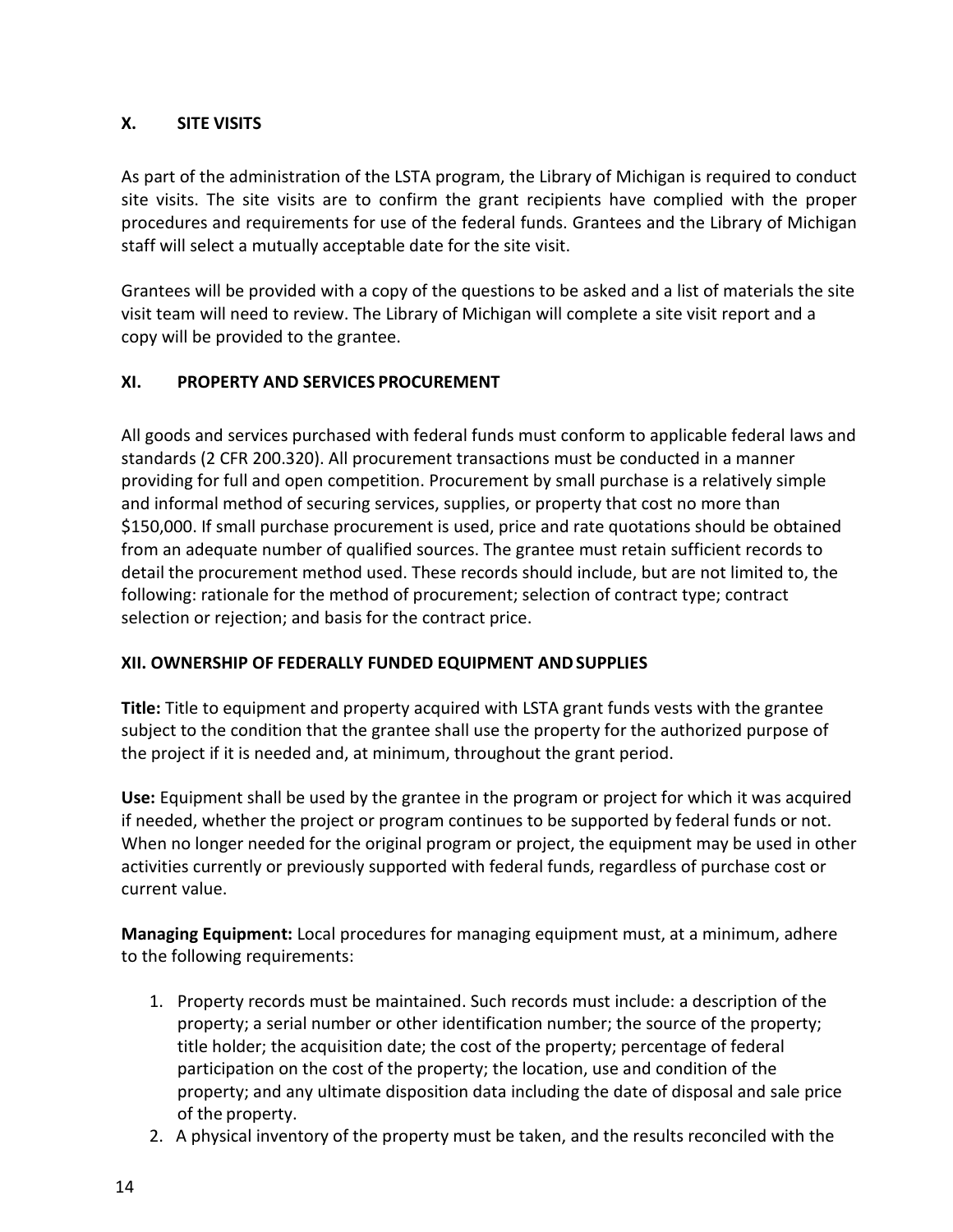property records at least once every two years. A copy of the inventory must be submitted to the Library of Michigan on the *Equipment Inventory* form. This must be done until the property value is less than \$5,000, even if this is after the grant period.

- 3. A control system must be developed to ensure adequate safeguards to prevent loss, damage, or theft of the property. Any loss, damage, or theft must be investigated and documented.
- 4. Adequate maintenance procedures must be developed to keep the property in good condition.
- 5. Proper sales procedures must be established to ensure the highest possible return if the grant recipient is authorized or required to sell the property. Grant recipients assume any expenses incurred from selling LSTA funded equipment. There is no provision for using any of the sale proceeds to cover expenses.

**Disposition**: Disposition includes, but is not limited to selling, loaning, exchanging, trading in, transferring, donating, destroying, or using the equipment for purposes other than supporting the authorized LSTA project. Disposition reduces a grantee's control of the LSTA funded equipment.

For equipment with a fair market value of \$5,000 or more, the grantee may retain or sell the equipment and the federal government shall have a right to an amount calculated by multiplying the current market value or proceeds from the sale by the federal government's participation in the cost of the original project. This amount is payable to the Library of Michigan as the administrative agency for the LSTA grant. All disposition of such equipment must have prior written approval from the Library of Michigan.

For equipment with a fair market value of less than \$5,000, the grantee may retain, sell or otherwise dispose of the equipment with no further financial obligation to the federal government. If the item was reported on an *Equipment Inventory* form, notice of such disposition must be reported at the time the Library of Michigan conducts an equipment inventory.

**Replacement:** When acquiring replacement equipment, the grantee may use the equipment to be replaced as a trade-in, or sell the property and use the proceeds to offset the cost of the replacement property, subject to prior approval by the Library of Michigan.

**Fair market value:** Fair market value is the estimated, appraised value that could be received for an asset in a transaction with a neutral party in an open market. It is the price for which the asset could be sold in an arms-length transaction between unrelated parties.

# <span id="page-14-0"></span>**XIII. COPYRIGHTS**

The federal awarding agency reserves a royalty-free, nonexclusive, and irrevocable license to reproduce, publish, or otherwise use for federal or state government purposes, the copyright in any work developed under the grant or contract, or purchased with grant support (2 CFR 200.315).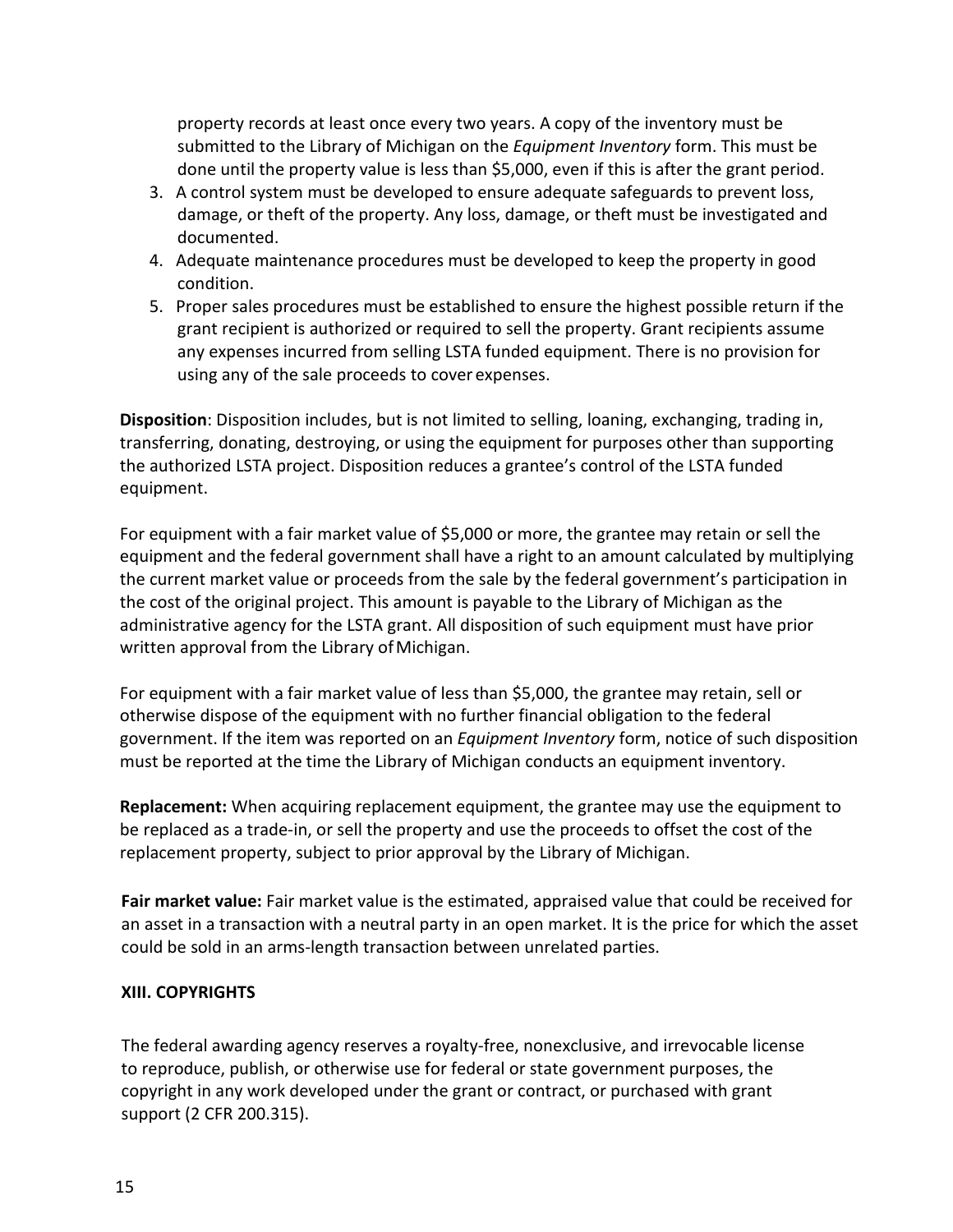# <span id="page-15-0"></span>**XIV. SINGLE AUDIT REQUIREMENTS AND COSTS**

Audit requirement for recipients of federal aid are established according to 2 CFR 200, Subpart F.

Michigan public libraries are often included in the Single Audit of their units of local government conducted under the state Uniform Budgeting and Accounting Act. Any grantee that is not included in a Single Audit of a local government unit under the Uniform Budgeting and Accounting Act shall contract with an independent auditor to conduct a Single Audit when the grantee expends \$750,000 or more of federal funds in the grantee's fiscal year. **This total includes funds received from all federal agencies, not only LSTA.**

If the Single Audit results in findings related to the management of the LSTA award, the grantee must distribute their audit report and financial statements to the Department of Education. For audits that do not meet the \$750,000 threshold, the grantee must distribute their audit report and financial statements to the Department of Education only when there is an audit finding in the management of the LSTA funded program. If there are audit findings, the grantee is required to develop and implement a corrective action plan that addresses the findings and recommendations resulting from the audit. The Library of Michigan reviews each grantee's Single Audit report and requires that the grantee provide a Single Audit follow-up for inclusion in the grant file.

Auditors should be informed that payments received from LSTA grant awards are one hundred percent federal flow through dollars under the Catalog of Federal Domestic Assistance (CFDA) 45.310 and are subject to single audit. All auditors shall comply with the Government Auditing Standards when performing these audits. The grantee should submit the Single Audit report to the Library of Michigan as soon as the audit is completed.

Single Audit costs are allowable charges to LSTA grants only when a Single Audit is required due to LSTA funds expended. Single Audit costs must be included in the approved grant proposal if reimbursement will be requested.

The allowable amount of reimbursement for Single Audit charges may be calculated as a percentage of the total Single Audit expense. This expense should not exceed the percentage of LSTA funds in relation to the fiscal agency's total federal funds audited. The percentage can be different if cost documentation demonstrates higher or lower actual Single Audit costs for the LSTA funded projects.

The Library of Michigan is responsible for ensuring compliance with federal requirements at both the state and grantee levels. Regarding audits, grantees will receive a letter at the end of each year their grant falls under (October  $1<sup>st</sup>$  to September 30<sup>th</sup>) to confirm if a Single Audit was required and if so, the status of their Single Audit.

# **Failure to respond to a Library of Michigan request for audit review follow-up or failure to comply with Single Audit requirements will, at a minimum, preclude further participation in**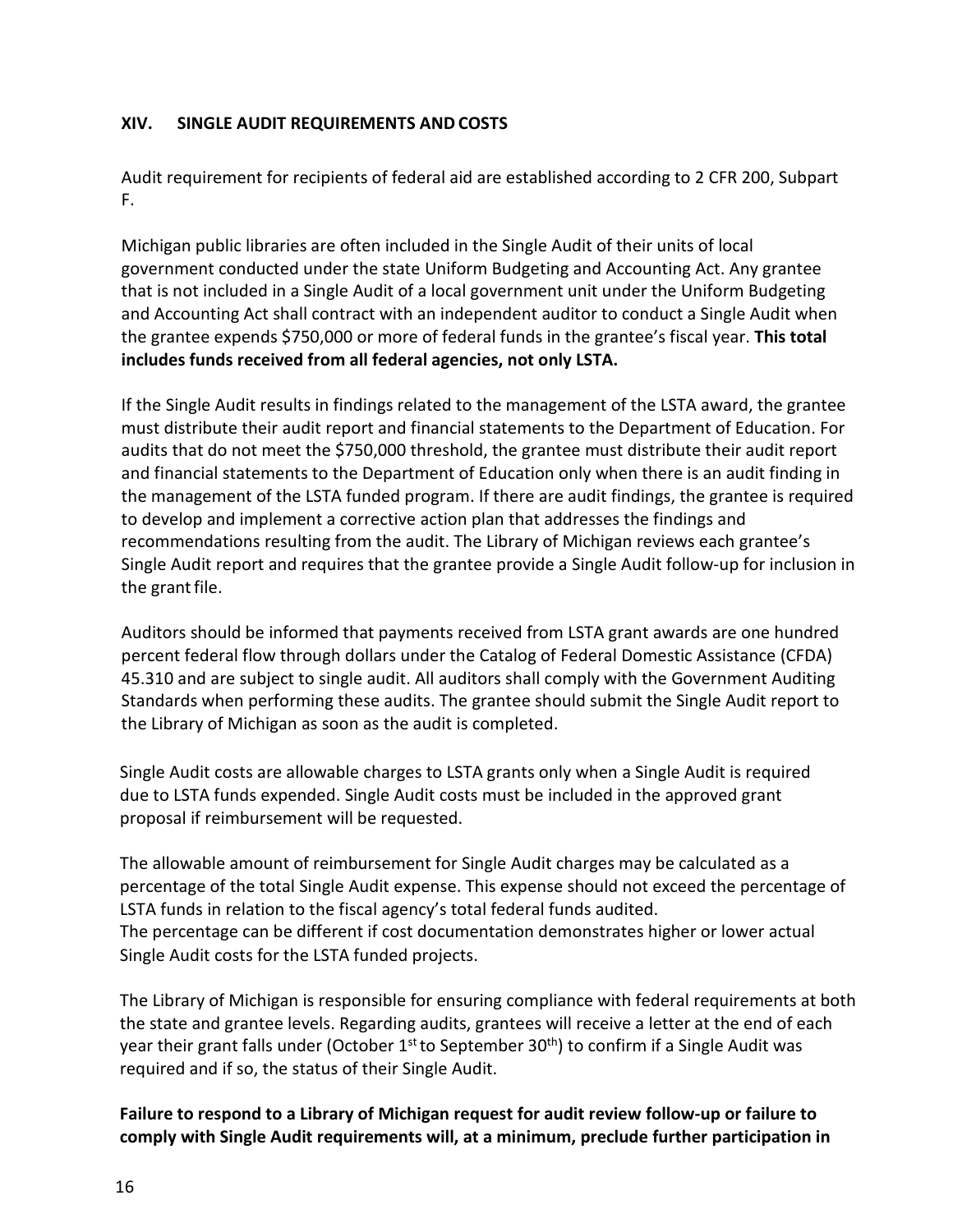#### **the LSTA program.**

## **XV. RECORDS RETENTION**

Grantees are required to maintain records for LSTA funded projects (2 CFR 200.333- 337). All records for each project must be maintained separately from those of other projects. Accounting records should be supported by source documentation such as canceled checks, paid invoices, and payrolls.

Records must be maintained for three years after the date of the final expenditure report or the date on which all other pending matters are closed, whichever is later. Equipment records must be maintained for three years after the disposition of the inventoried equipment. In cases of audit exceptions, records must be maintained until three years after resolution or three years after the date of the final expenditure report, whichever is later.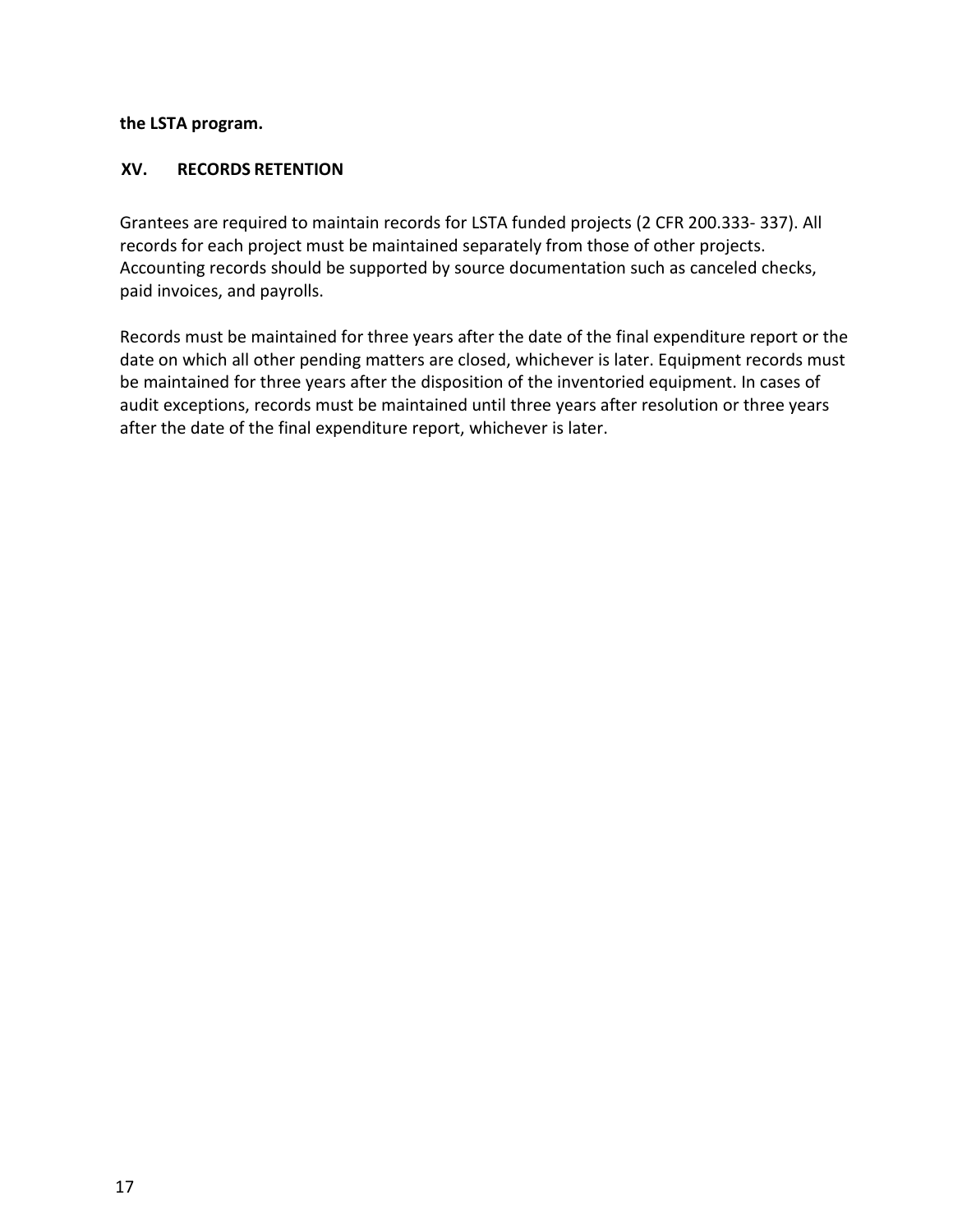#### <span id="page-17-0"></span>**XVI. APPENDICES**

#### APPENDIX A - CONTACT INFORMATION

All documents and certificates not submitted in the online grant system should be emailed, fax or mailed to:

Library of Michigan Attention: Library Grants Coordinator 702 W. Kalamazoo Street P.O. Box 30007 Lansing, MI 48909-7507

Karren Reish, Library Grants Coordinator [reishk@michigan.gov](mailto:reishk@michigan.gov) 517-241-0021 517-335-1522 fax

Electronic copies should be sent in pdf format with the file name format of *Grantee Name-Document Name.pdf.* Upload all documents in the online grant site unless otherwise noted.

It is the responsibility of the grantee to submit required forms and documentation and confirm receipt at the Library of Michigan by the applicable deadlines.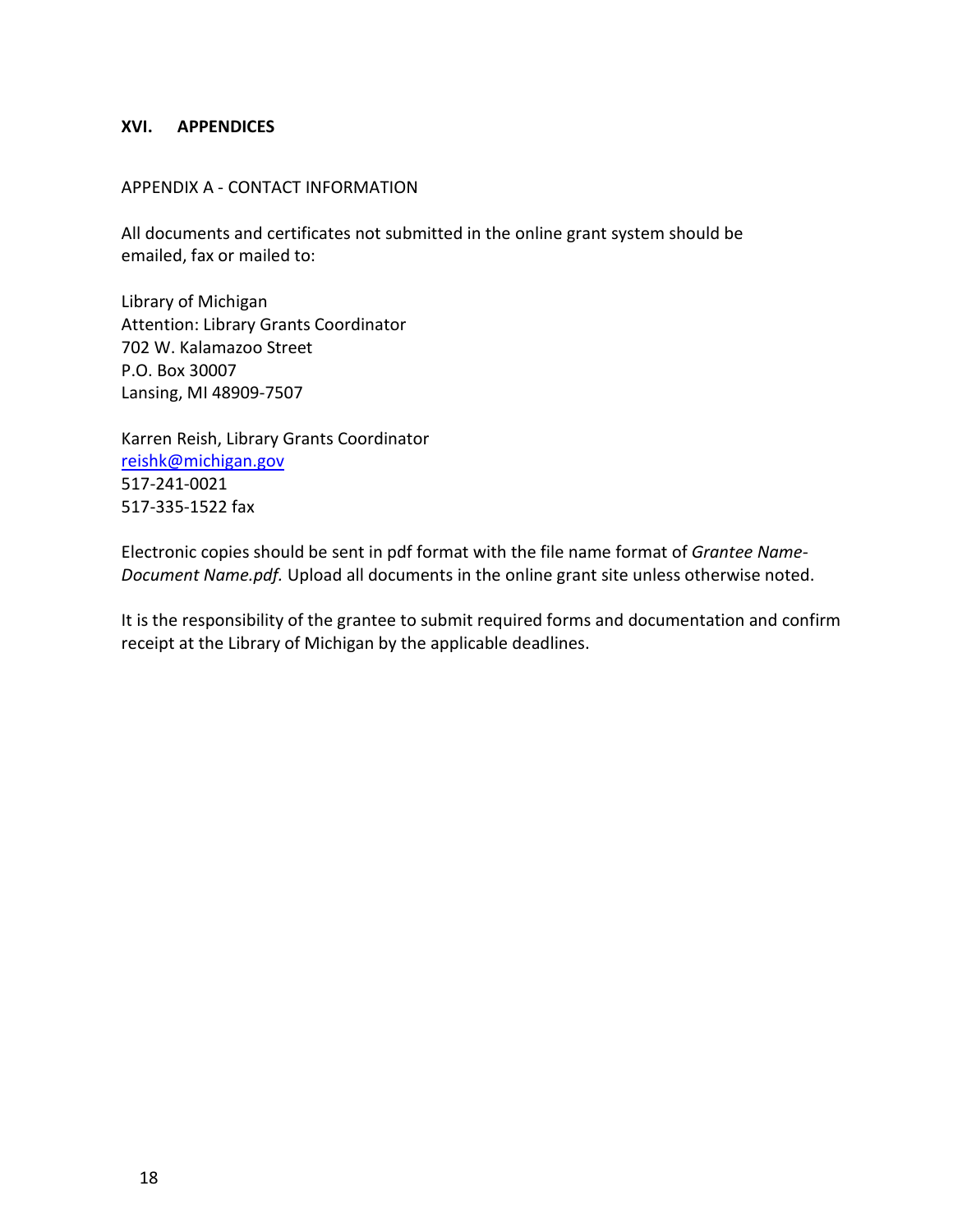#### APPENDIX B - GLOSSARY

**Arms-length transaction**: When the buyers and sellers of a product act independently of each other and have no relationship to each other.

**Audit:** Any unbiased examination and opinion of the financial statements of an organization in a given fiscal year. Any political entity that receives more than \$500,000 total in federal funds from all sources is required to have an audit that meets the requirements of federal regulations in 2 CFR 200 - [Uniform Administrative](https://www.federalregister.gov/articles/2013/12/26/2013-30465/uniform-administrative-requirements-cost-principles-and-audit-requirements-for-federal-awards#sec-200-33) [Requirements, Cost Principles, and Audit Requirements](https://www.federalregister.gov/articles/2013/12/26/2013-30465/uniform-administrative-requirements-cost-principles-and-audit-requirements-for-federal-awards#sec-200-33)  [for Federal Awards.](https://www.federalregister.gov/articles/2013/12/26/2013-30465/uniform-administrative-requirements-cost-principles-and-audit-requirements-for-federal-awards#sec-200-33)

**Audit Finding:** Any exception to generally accepted audit standards found in the financial statements of the audited institution. Grantees are required to notify the Library of Michigan of any audit findings related to an LSTA funded program and to develop and implement a corrective action plan that addresses the findings and recommendations resulting from the audit.

**Authorized Official:** The person authorized to sign legally binding documents for the institution and who will be addressed in communications from the Library of Michigan.

**Board Chairperson:** This individual represents the board if the organization reports to a board. If the organization does not report to a board, the Authorized Official is the highest-level official who can authorize the library's participation in the LSTA project. In either case, this person is authorized to sign contracts and legal documents on behalf of the organization.

**Catalog of Federal Domestic Assistance (CFDA):** CFDA 45.310 applies to Library Services and Technology Act funding to State Library Administrative Agencies. See [www.cfda.gov/ f](http://www.cfda.gov/)or more information.

**CFR:** Code of Federal Regulations. Library Services and Technology Act grant funds are administered under the requirements of 2 CFR 200 See [www.ecfr.gov/ f](http://www.ecfr.gov/)or more information.

**CIPA:** The Children's Internet Protection Act restricts the use of funding that is available through the Library Services and Technology Act. These restrictions take the form of requirements for Internet safety policies and technology filters for public and school libraries that use LSTA funds to purchase computers used to access the Internet or to pay for direct costs associated with accessing the Internet.

**DUNS Number:** The Data Universal Numbering System or D-U-N-S® Number is Dun & Bradstreet's copyrighted, proprietary means of identifying business entities on a locationspecific basis. The D-U-N-S® Number is widely used by both commercial and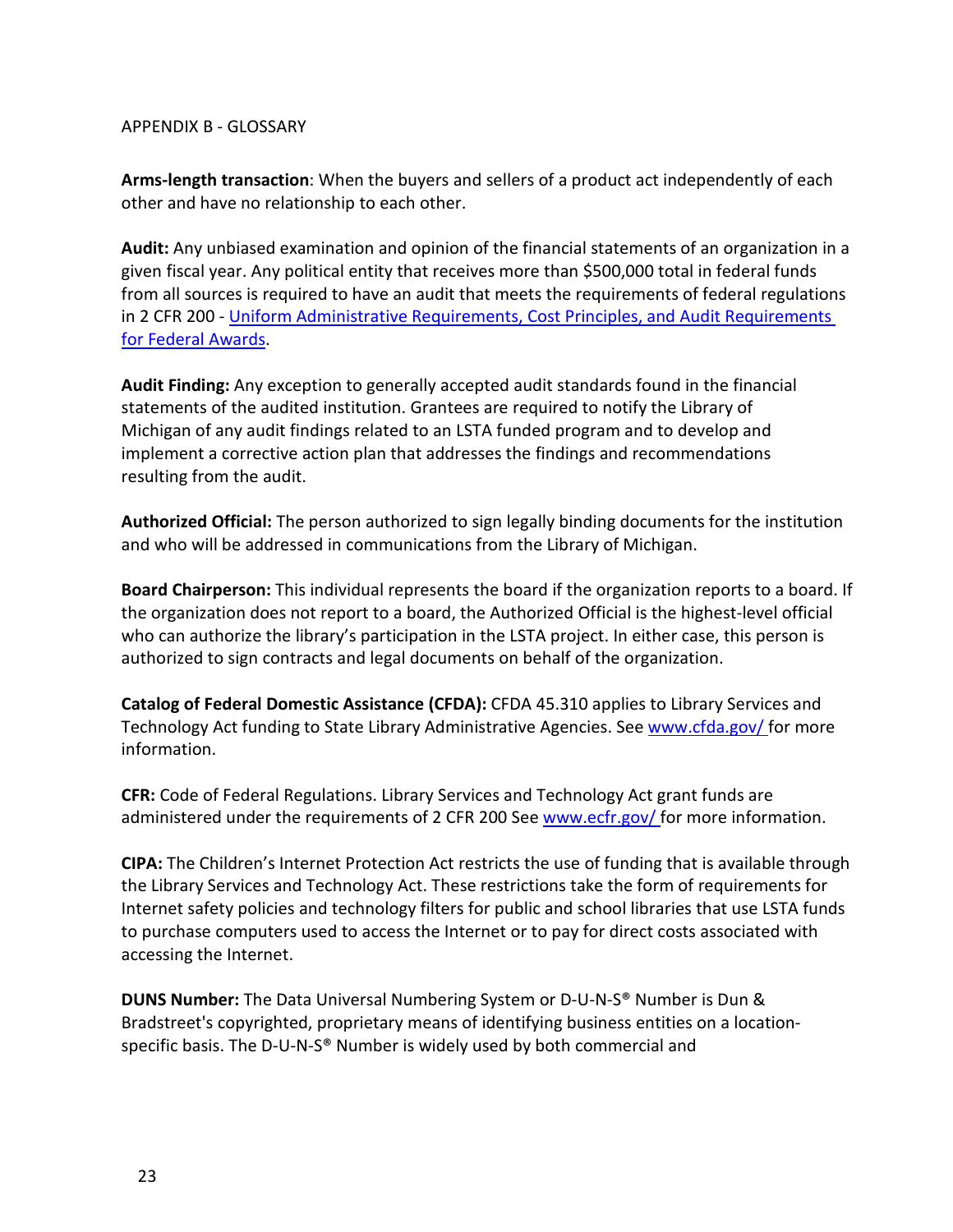federal entities and was adopted as the standard business identifier for federal electronic commerce in October 1994. A DUNS number may be obtained at 866-705- 5711 or [https://fedgov.dnb.com/webform.](https://fedgov.dnb.com/webform)

**Equipment:** For the purpose of federal grants, equipment is any tangible item with a purchase price of \$5,000 or more. Equipment inventory forms must be used for reimbursement of equipment purchases.

**Expenditure Period: The period identified in the grant agreement during which project costs and obligations must be incurred, which is from when the signed agreement is received to the last business day of June in the year ending your grant period.**

**FFATA:** Federal Funding Accountability and Transparency Act - The **FFATA** Subaward Reporting System (FSRS) is the reporting tool Federal prime awardees (i.e. the Library of Michigan) use to capture and report subaward and executive compensation data regarding their first-tier subawards to meet the **FFATA** reporting requirements within 30 days of the award. Subgrantees are required to have a DUNS number and to provide other required information to the Library of Michigan within that 30-day period. A DUNS number may be obtained from Dun & Bradstreet at 866-705-5711 or [https://fedgov.dnb.com/webform.](https://fedgov.dnb.com/webform)

**Fiscal Agency:** The organization whose bank account the grant funds flow through for the exclusive benefit of the library organization. The LSTA project reimbursement, which is issued by the State of Michigan, is made payable to this organization. In some cases, the fiscal agency may be a parent organization, such as a city, township, county, or school district.

**Fiscal Agency's Year End:** The end date of the audited period (fiscal year) for the fiscal agency.

**Fiscal Agent:** The individual employed by the fiscal agency who has access to the financial books and records that pertain to the grant project. The grant administrator and fiscal agent may be the same individual.

**Grant Administrator:** The grant administrator must be an employee of the grantee library. A grant administrator is generally responsible for completion of the LSTA project application, required forms during the project and the final narrative report at the project's completion. The grant administrator may be the library director or any other staff member assigned to undertake the responsibilities of managing the project. The grant administrator and fiscal agent may be the same individual.

**Grant Award:** A binding legal document that authorizes the implementation of the proposed project and records the legal obligations of the parties to the agreement. The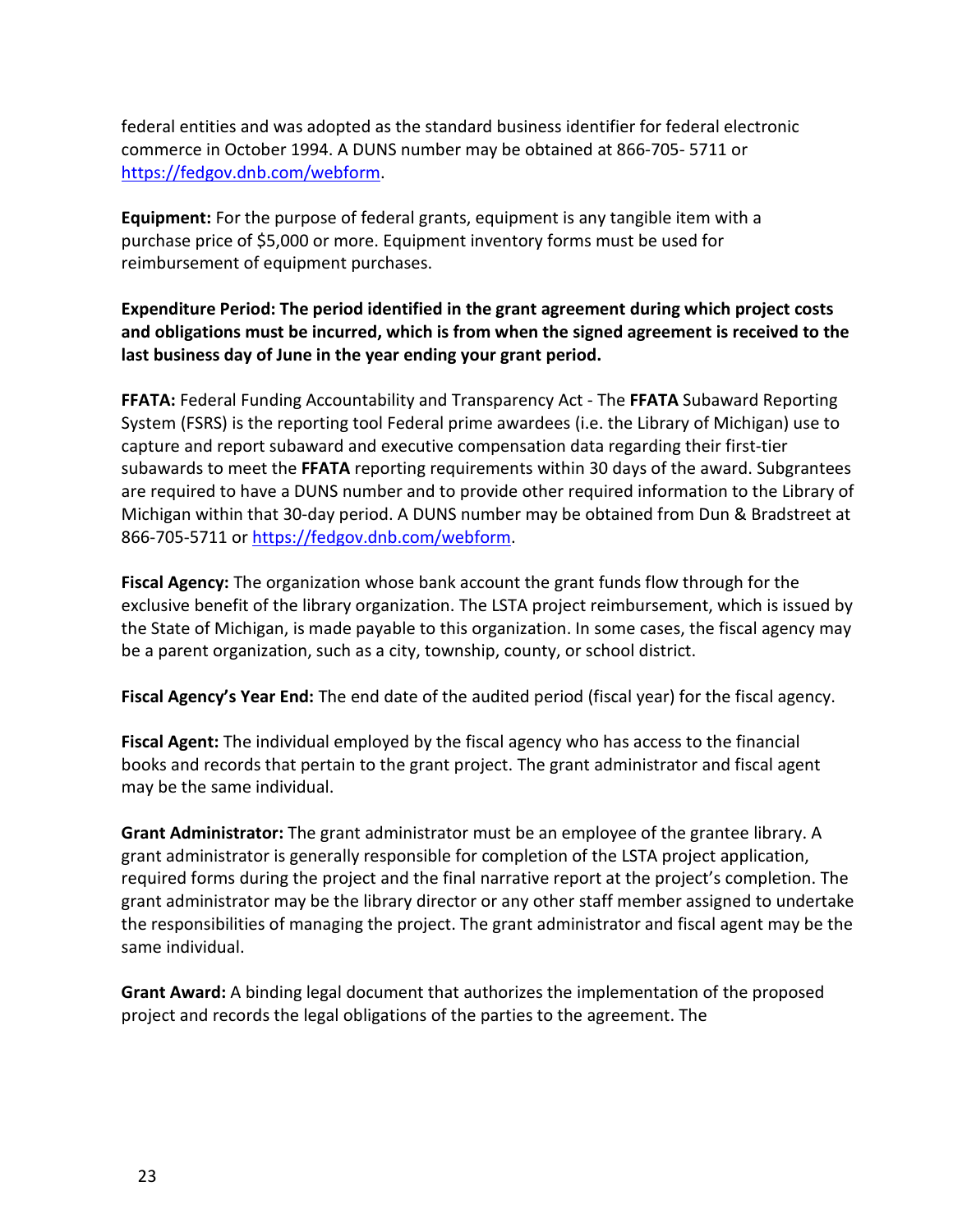grant administrator, the fiscal agent, and the State Librarian as the state administrator of LSTA programs must sign the grant agreement.

#### **Grant Period: The period specified in the award document.**

**Key Personnel:** Grant administrator, fiscal agent, authorized official and board chairperson. The Library Grants Coordinator must be notified in writing if any of the key personnel change during the grant period.

**Supplies:** For the purpose of federal grants, supplies are any tangible item with a purchase price of less than \$5,000.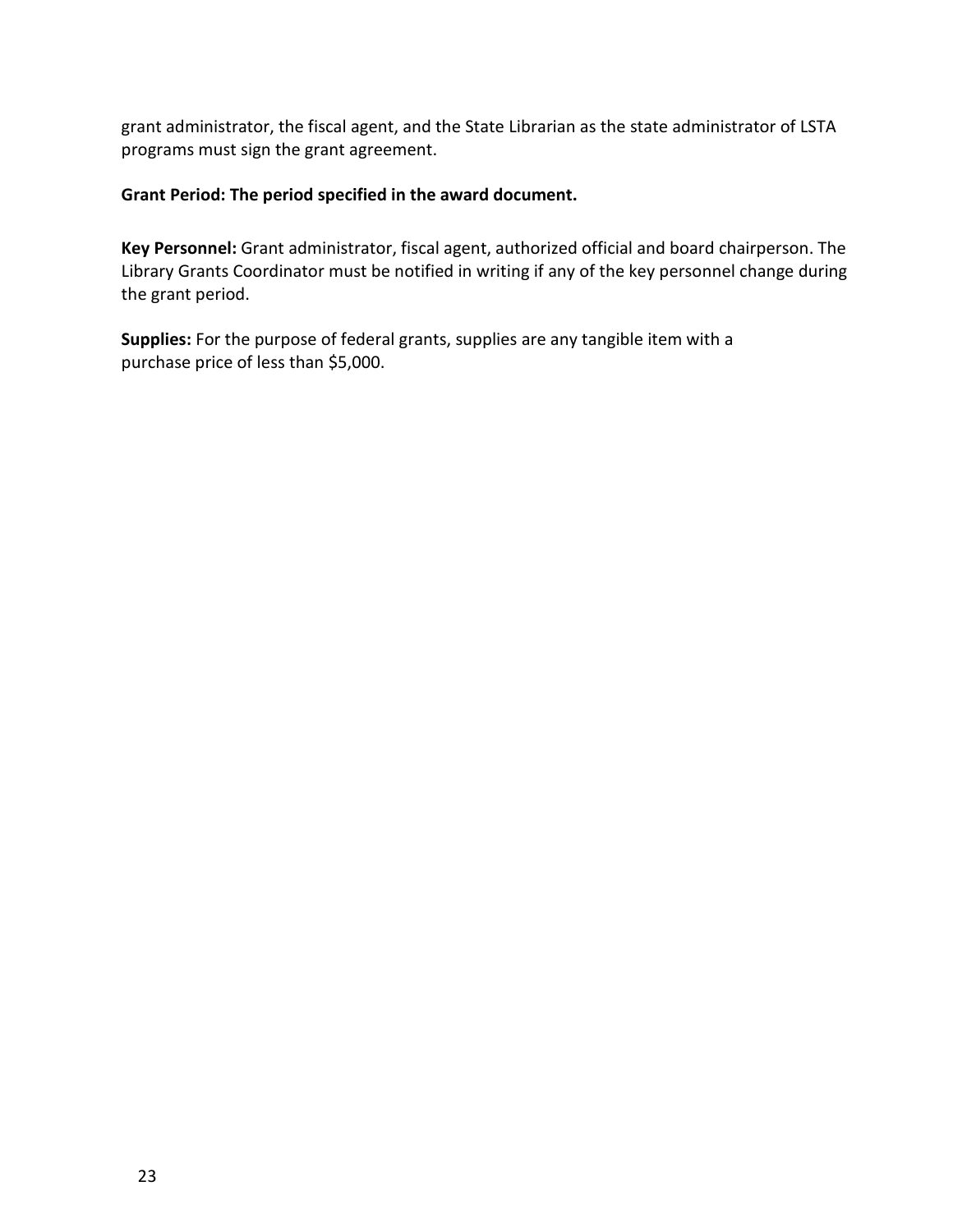## APPENDIX C

The federal Schedule of Travel Rates & Per Diem Allowances is available at [www.gsa.gov.](http://www.gsa.gov/)

Use the rates for the location and month the travel occurred. Please contact the Library Grants Coordinator if you have any questions about travel rates and per diem amounts.